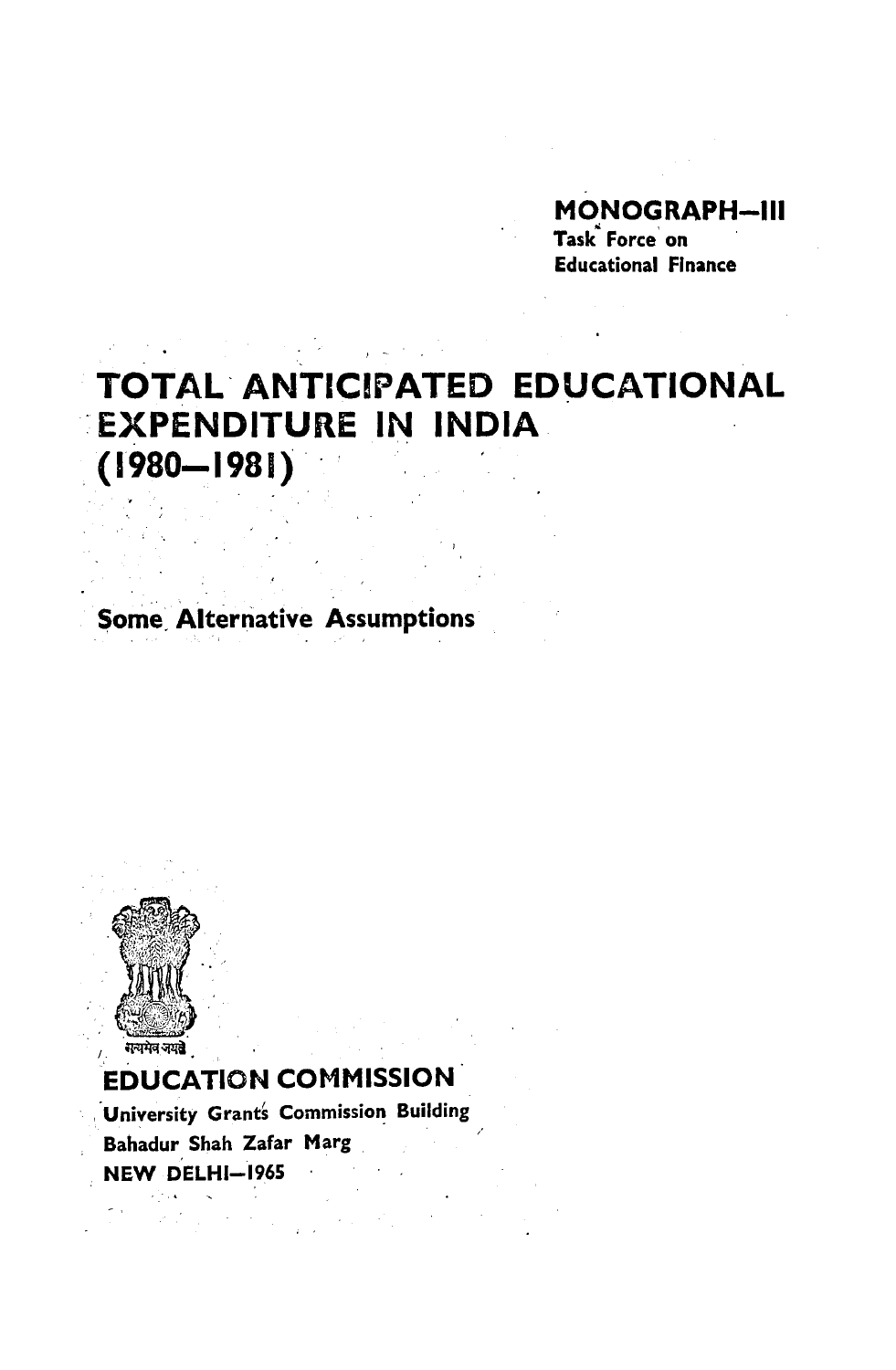## Monograph No. III

### TASK FORCE ON IDUCATIONAL FILARCE

#### TOTAL ANTICIPATED EDUCATIONAL EXPENDITURE

# $\mathbf{H}$   $\mathbf{L}$   $\mathbf{D}$   $\mathbf{I}$   $\mathbf{A}$

 $\label{eq:2} \frac{1}{\sqrt{2}}\int_{0}^{\infty}\frac{dx}{\sqrt{2\pi}}\,dx\leq \frac{1}{2}\int_{0}^{\infty}\frac{dx}{\sqrt{2\pi}}\,dx$ 

 $\sim 10^{-10}$ 

 $\sim$   $\sim$ 

 $\sim 10$ 

 $\sim 10^{-1}$ 

# $(1980 - 81)$

#### Some Alternative Assumptions

EDUCATION COLLISSION GOVERNMENT OF HIDIA 1965

 $\mathcal{L}^{\mathcal{L}}$ 

 $\mathcal{L}^{\text{max}}_{\text{max}}$  ,  $\mathcal{L}^{\text{max}}_{\text{max}}$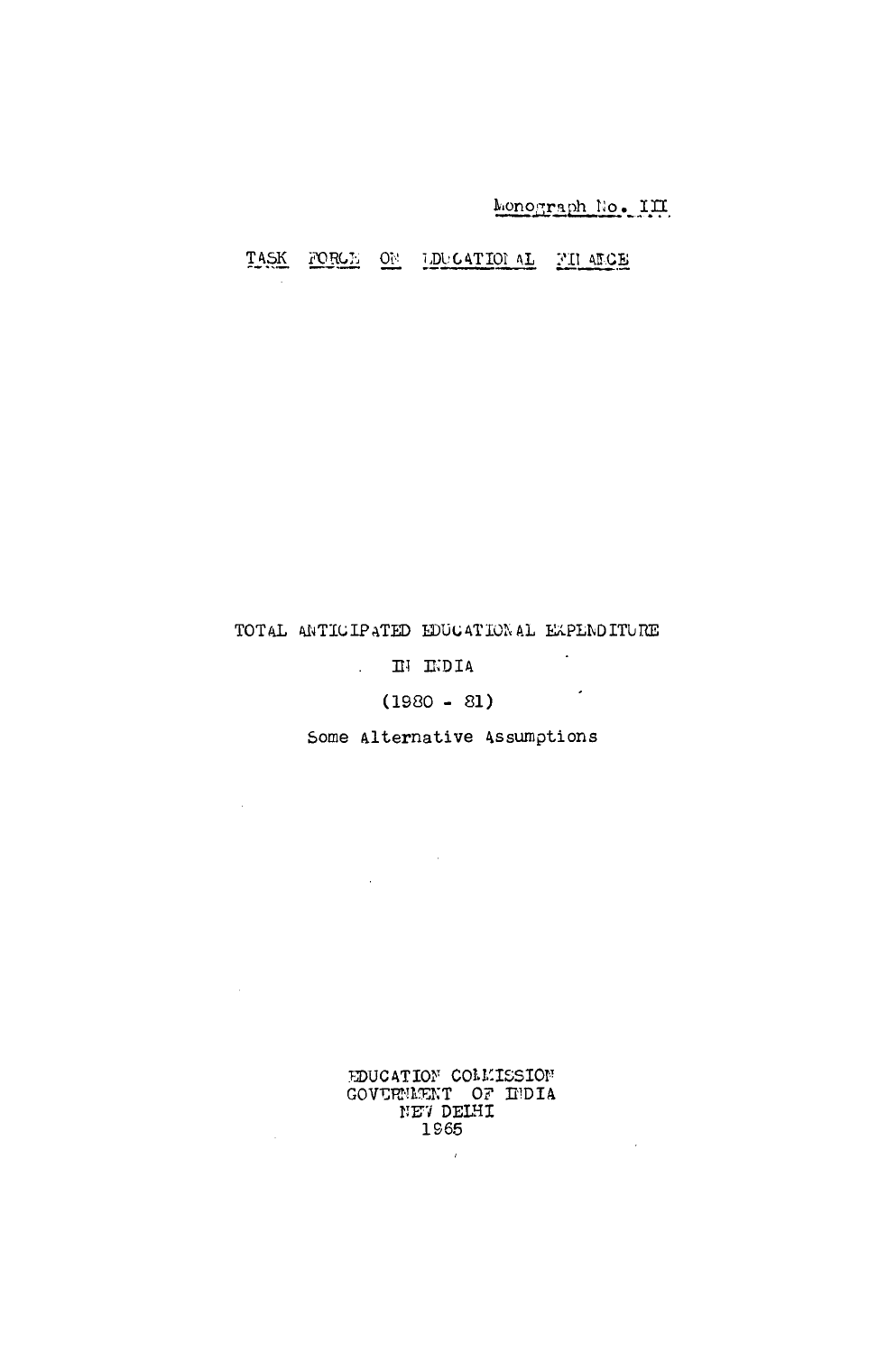## CONTENTS

| PARAS            |                                                                      | PAGE      |
|------------------|----------------------------------------------------------------------|-----------|
| $1 - 4$          | Three Alternative Assumptions                                        | $1 - 3$   |
| 5                | Variables to be Considered                                           | 3         |
| $6 - 8$          | Enrolment                                                            | $4 - 6$   |
| $9 - 10$         | Average Annual Salaries of<br><b>Teachers</b>                        | $6 - 8$   |
| 11               | Pupil-teacher Ratio                                                  | $8 - 9$   |
| 12               | Non-teacher Expenditure                                              | $9 - 11$  |
| 13               | Expenditure per student per year                                     | 12 & 213  |
| $14 - 17$        | Special Features of the Education-<br>al System under Assumption I   | $13 - 16$ |
| 18<br>$\epsilon$ | Special Features of the System<br>under Assumption II                | 16 & 17   |
| $19 - 20$        | Special Features of the Education-<br>al System under Assumption III | 17 & 18   |

### APPENDICES

 $\mathcal{L}^{\text{max}}_{\text{max}}$  ,  $\mathcal{L}^{\text{max}}_{\text{max}}$ 

| I.                      | Average Annual Salaries of<br>Teachers in the First Three<br>Five-Year Plans.                                                                   | 19 |
|-------------------------|-------------------------------------------------------------------------------------------------------------------------------------------------|----|
| II.                     | Pupil-teacher Ratios in the First<br>Three Five-Year Flans.                                                                                     | 20 |
| III.                    | Non-teacher Expenditure per student<br>Per Year in the First Three Five-<br>Year Plans.                                                         | 21 |
| $\mathbf{IV}_{\bullet}$ | Total Expenditure Per Student Per<br>Year in the First Three Five-Year Plans.                                                                   | 22 |
| $V_{\bullet}$           | Assumption $I$ - Estimate of anticipated<br>total Educational Expenditure in India<br>$(1980 - 81)$                                             | 23 |
| $VI_{\bullet}$          | Assumption II - Estimate of Anticipated<br>total Educational Expenditure in India<br>$(1980 - 81)$                                              | 24 |
| VII.                    | Assumption III - Estimate of Anticipated<br>total Educational Expenditure in India<br>$(1980 - 81)$<br>the contract of the contract of the con- | 25 |

 $-$  .  $-$  ,  $-$  ,  $-$  ,  $-$  ,  $-$  ,  $-$  ,  $-$ 

 $\mathcal{L}^{(1)}$  and  $\mathcal{L}^{(2)}$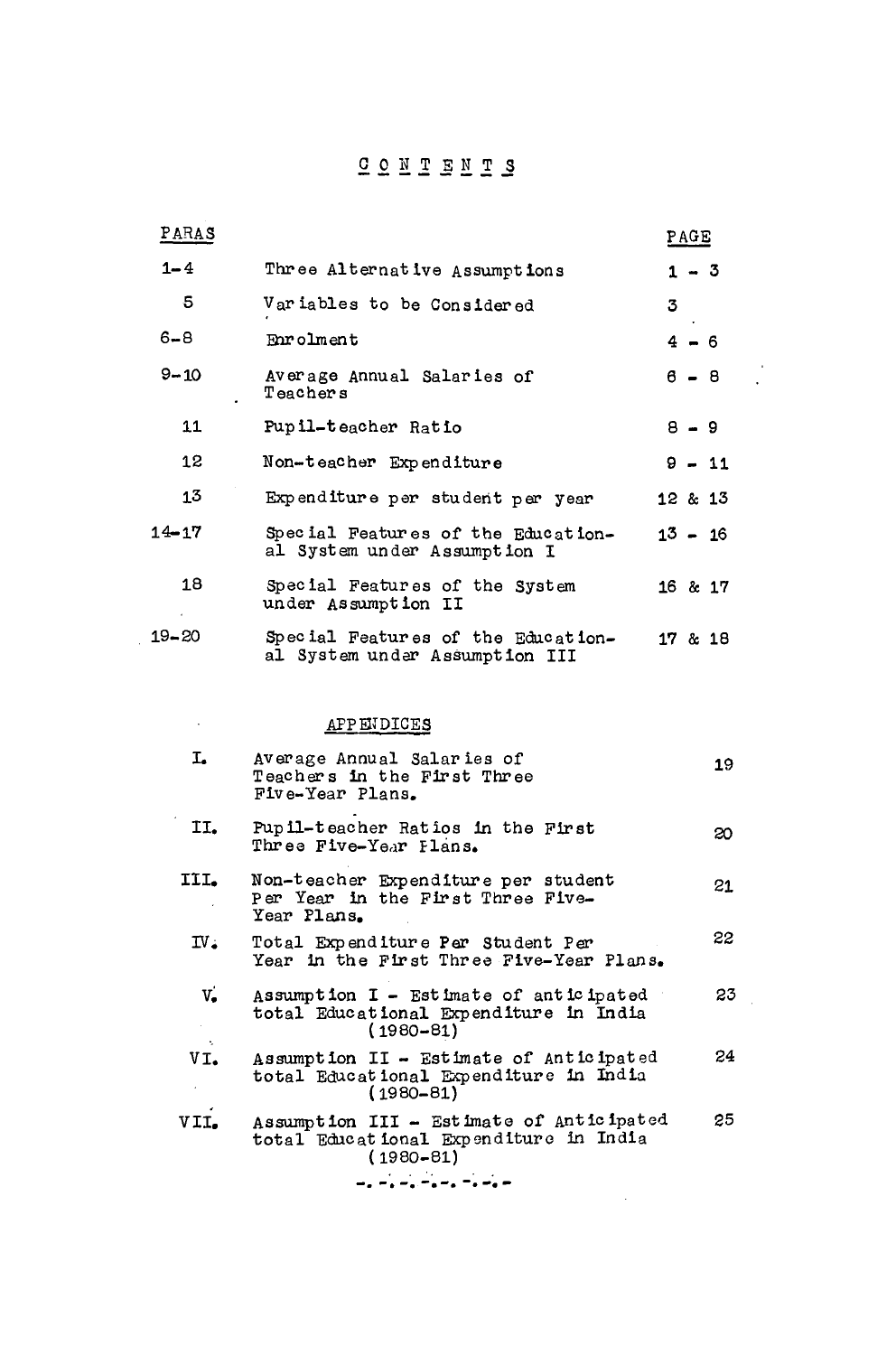# TOTAL ANTICIPATED EDUCATIONAL EXPENDITURE

Some Alterrative Assumptions

## 1. Three Alternative Assumptions

In Lonograph II, it was shown that an expenditure of &s. 69 per head of population would have to be incurred on education by 1930-81 if a mational system of educition having an adequate coverage and quality is to be created. In this connection, the following important issue has been raised:-

- (a) Is it better to work on the basis of a single estimate like this?
	- (b) Could it not be better to work on the basis of two or three alternative estimates at different levels?

 $2.$ The answer is both yes and no. Obviously, alternative (b) is better for a clear understanding of the problems and priorities involved. It is, therefore, felt that the problem may be considered in all its aspects, as an internal exercise for the Commission itself, on the basis of three estimates given below:-

Estimate I: [s.30-35 per head of population: This is a level of total educational expenditure which is probably the minimum to be reached. It presumes a national income of about Rs. 600-700 per head of population and an educational investment of the order of 5-6 per cent of the

 $\hat{\mathbf{v}}_{\text{in}}$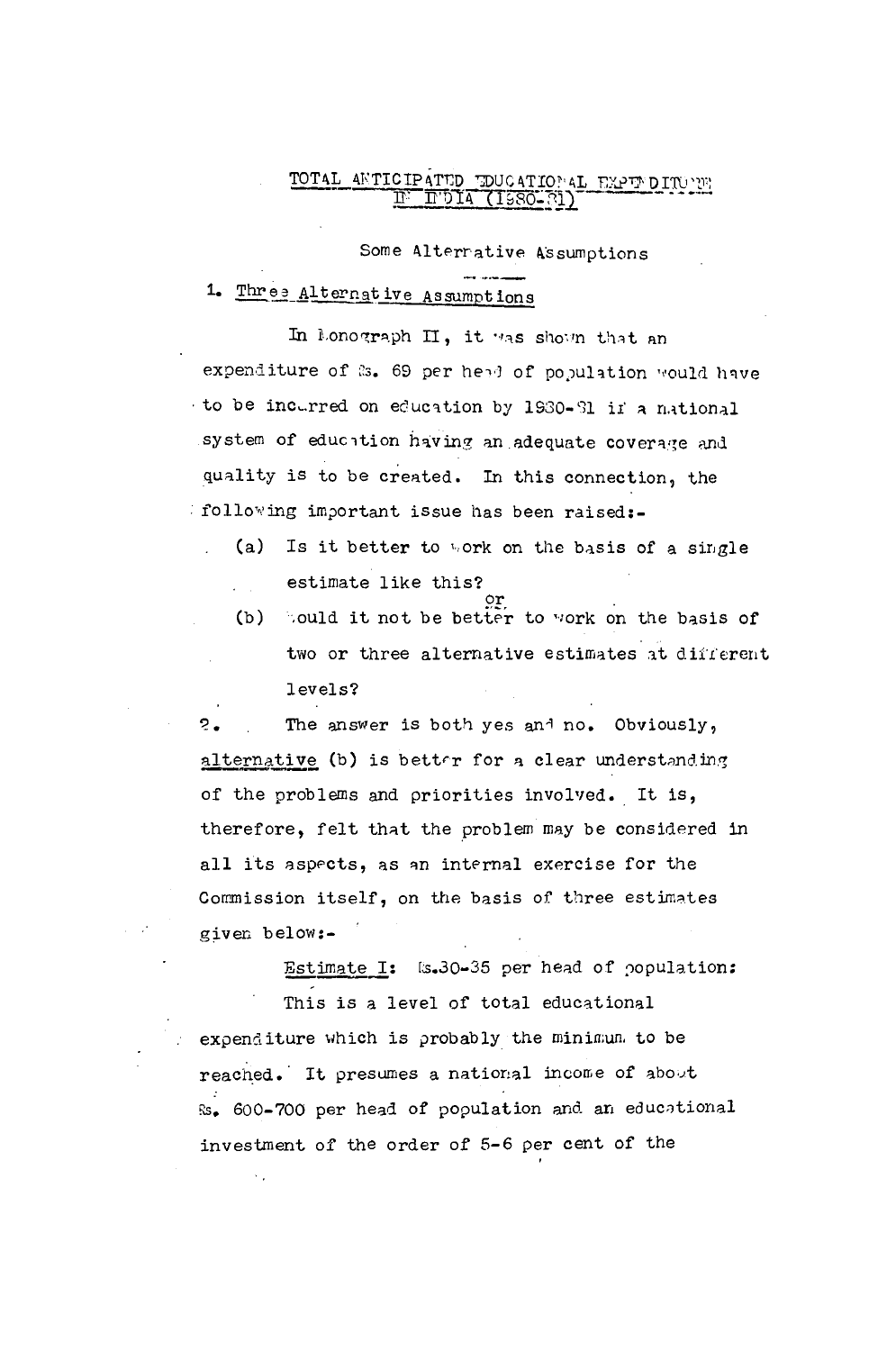national income.

Estimate II: Rs. 45-50 per head of population. This will mean a very considerable effort on the part of all concerned and in the opinion of several scholars, this is probably the highest target the country can reasonably hope to achieve. It implies a national income of 700-800 per head of population and an educational investment of the order of 6-7 per cent of the national income.

Estimate III: as. 65-70 per head of population. This would need an intensive and supreme effort on the part of all concerned in all the three directions: population control; economic growth; and development of education. It presumes a national income of about Rs. 800-900 per head of population and an educational investment of the order of 7-8 per cent of the national. income. Several persons hold this to be absolutely unattainable; but others would like to hitch the educational wagon to this star rather than to any other.  $3.$ Such an exercise has been attempted in lonograph III of the Task Force. A detailed consideration of the several issues raised therein should be taken up in the Task Forces as well as in the Commission; and in the light of the decisions thereon, the final recommendations of the Commission should suggest only a single target of total expenditure to be reached by 1981 - a target which, in the opinion of the Commission, would be reasonable as well as within the economic competence

 $-2-$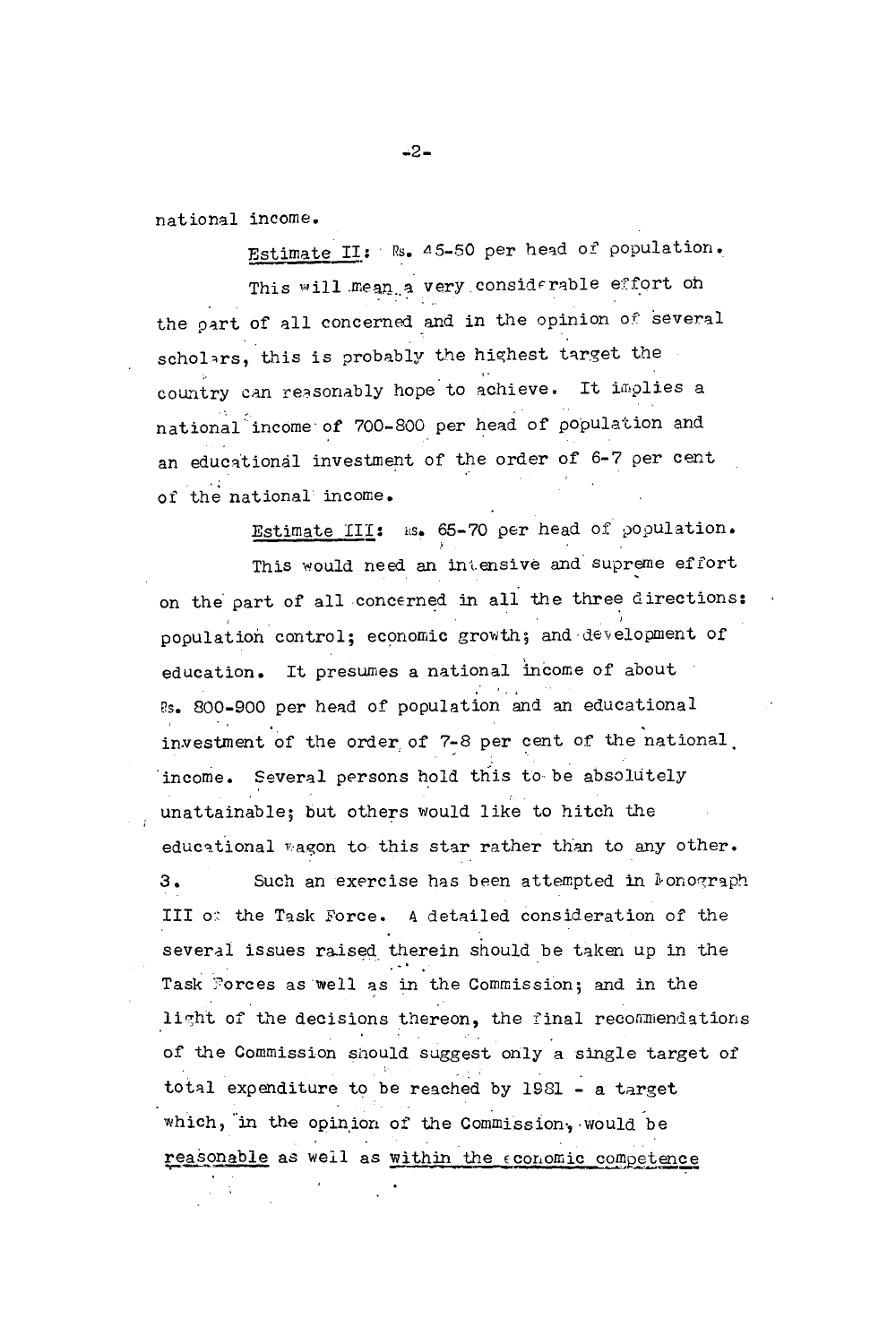of the country to provide. If several targees are suggested, it will create confusion and weaken the case for education because the 'minimum' in theory generally tends to be the 'maximum' in practice. 4. An attempt to present an over-all picture of a national system of education that could be evolved at each of these three levels of educational expenditure has been made in the statistical tables at the end; and some comments thereon are offered in the paragraphs below with a view to highlighting the problems and priorities in Indian education which they throw into marked relief.

Variables to be considered: In anticipating  $-5.$ the total educational expenditure in India in 1930-81, the following variables will have to be considered:-

- (a) Enrolments at various stages of education and in different sectors; and
- (b) the cost per student per year which, in its turn, depends upon -
	- (i) the average annual salary of teachers;
	- (ii) the pupil-teacher ratio; and
	- (iii) the non-teacher costs which depend upon the educational facilities and ancillary services proposed to be provided.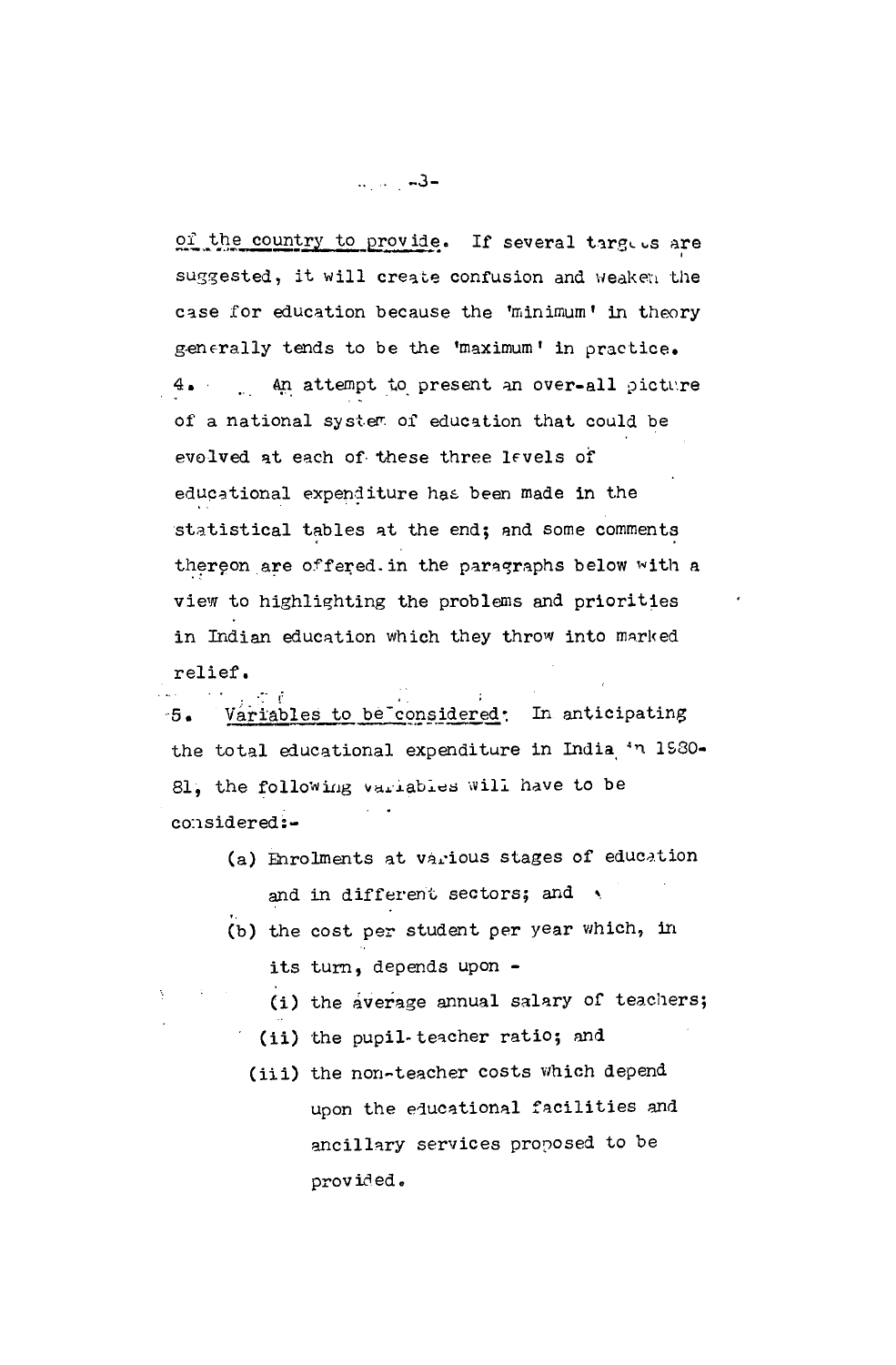6. Enrolments: A comparative view of the enrolments proposed under each of the three different assumptions made above.is given below:-  $\frac{1}{2}$ 

 $\hat{\mathcal{L}}$ 

| <b>Stage</b>                                                        | Assumption                    | Assumption                                                 | Assumption<br>IJI                               |
|---------------------------------------------------------------------|-------------------------------|------------------------------------------------------------|-------------------------------------------------|
|                                                                     | $($ Rs. 34.50)                | $(8s, 46.30)$ $(8s, 68.99)$                                |                                                 |
| I                                                                   |                               |                                                            |                                                 |
| 1. Pre-primary<br>$(age 3-5)$                                       | 3,908<br>$(5 \text{ p.c.})$   | 3,908<br>$(5 \text{ p} \cdot \text{c} \cdot)$              | 7,816<br>$(10 p_{\bullet} c_{\bullet})$         |
| 2. Junior Primary<br>(classes I-IV;<br>age $6-9$ )                  | 113,641<br>(110 p.c.)         | $113,641$ .<br>$(110 \text{ p.e.})$                        | 113,641<br>$(110 \text{ p.c.})$                 |
| 3. Senior Primary<br>(classes V-VII;<br>$age 8-12)$                 | 66,488<br>$(90 \text{ p.c.})$ | 66,488<br>$(90 p, c_*)$                                    | 166,488<br>$(90 \text{ p.c.})$                  |
| 4. Special<br>programmes of<br>pre-vocational<br>education (age 13) |                               |                                                            | 2, 374<br>$(10 p_e c_*)$                        |
| Total First Level:                                                  | 184,037                       | 184,037                                                    |                                                 |
| 5. High School:<br>(classes 8-10;<br>age 13-15)                     |                               |                                                            |                                                 |
| Full-time(General)                                                  | 20,922<br>(30 p.c.)           | $-20,922$<br>$(30 \text{ p}_{\bullet} \text{c}_{\bullet})$ | 20,922<br>$(30 p, c_*)$                         |
| Full-time<br>(Vocational                                            | 3,487<br>$(5 \text{ p.e.})$   | 5,579<br>$(8 p \cdot c \cdot)$                             | 6,974<br>(10 p.c.)                              |
| Part-time                                                           | 697<br>(1 p.e.)               | 1,395<br>$(2 p_{\bullet} c_{\bullet})$                     | 3,487<br>$(5 \text{ p.c.})$                     |
| Total High School:                                                  | 25,106<br>(36 p.c.)           | 27,896<br>$(2 \text{ p.c.})$                               | 31,383<br>$(45 \text{ p} \cdot \text{c} \cdot)$ |

 $-4-$ 

 $\mathcal{L}_{\mathcal{A}}$  and  $\mathcal{L}_{\mathcal{A}}$  are  $\mathcal{L}_{\mathcal{A}}$  . In the set of  $\mathcal{L}_{\mathcal{A}}$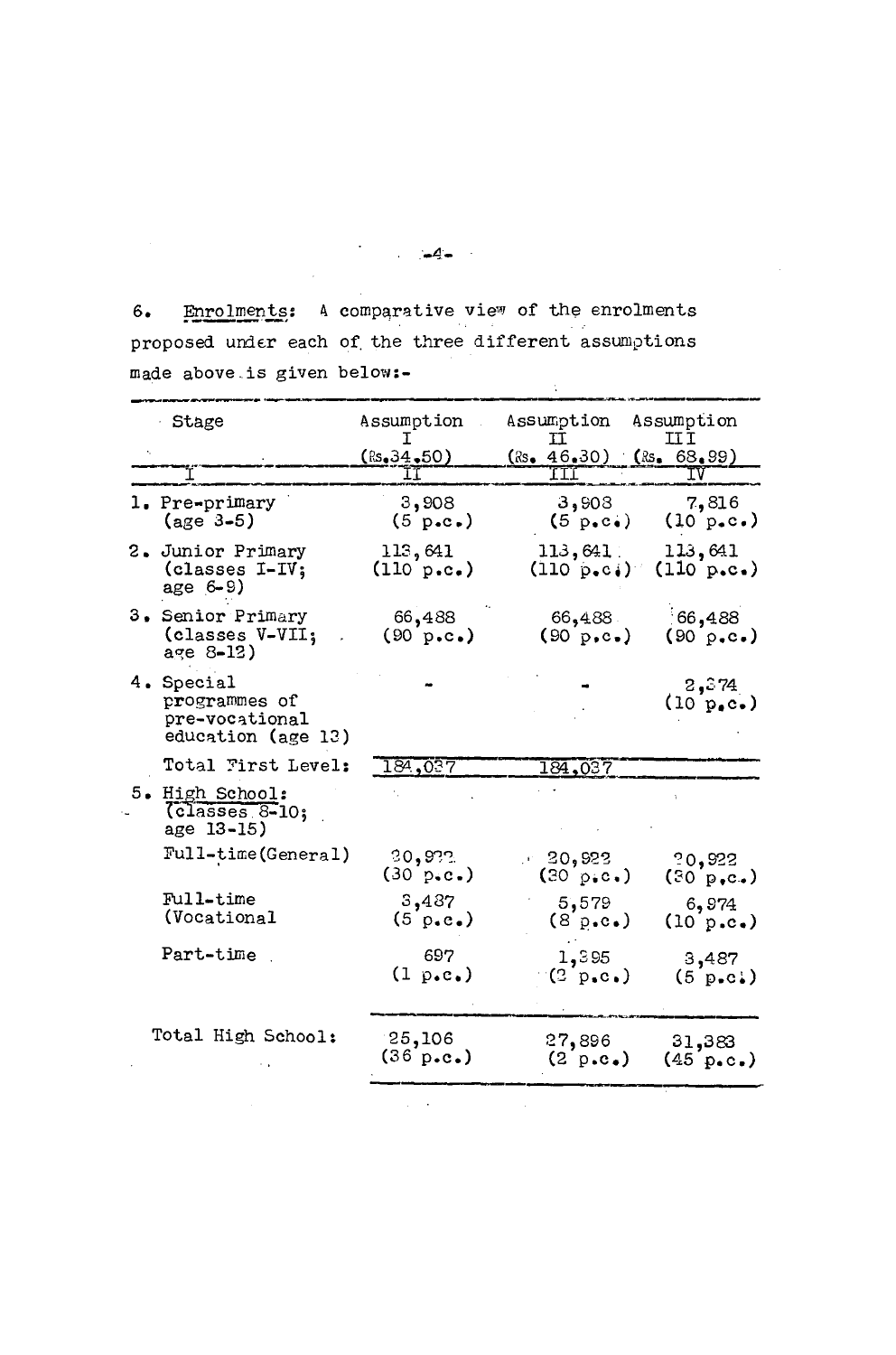|                                                                                   | ΪĪ                           | III                            |                                                                     |
|-----------------------------------------------------------------------------------|------------------------------|--------------------------------|---------------------------------------------------------------------|
| 6. Higher Secondary<br>(classes TLXII;<br>age 16-17)                              |                              |                                |                                                                     |
| Full-time(General)                                                                | 4,384<br>(10 p.c.)           | 4,331<br>$(10 \text{ p.c.})$   | 5,761<br>$(1^{\circ} p \cdot c \cdot)$                              |
| Full-time<br>(Vocational)<br>$\mathcal{F}(\mathcal{L}_{\mathcal{L},\mathcal{L}})$ | 1,315<br>(3 p.c.)            | 3,190<br>$(5 \text{ p.c.})$    | $^{\circ}$ , 630<br>(6p.c.)                                         |
| Part-time                                                                         | 438<br>1 p.e.                | 4.38<br>(1 p.c.)               | 1,578<br><u>(3.6 p.c.)</u>                                          |
| Total Higher<br>Secondary                                                         | 6,137<br>$(14 \text{ p.c.})$ | 7,014<br>$(16 \text{ p.c.})$   | 9,465<br>(21.6 p.c.)                                                |
| 7. Youth Welfare<br>Programmes<br>$(age, 15-17)$                                  |                              |                                |                                                                     |
| 8. Undergraduate<br>$(age 13-30)$                                                 |                              |                                |                                                                     |
| Full-time (Arts)                                                                  | 865<br>$(1.4 \, p.c.)$       | 1,112                          | 1,186<br>$(1.8 p.c.)$ $(1.92 p.c.)$                                 |
| Full-time $(S & T)$                                                               | 1,297<br>(2.1 p.c.)          | 1,668                          | 2,763<br>$(2.7 p. c.)$ $(4.48 p.c.)$                                |
| Part-time                                                                         | 309<br>(0.5 p.c.)            | 309<br>(0.5 p.c.)              | <b>S88</b><br>(1,6 p.c.)                                            |
| Total undergraduate<br>stage                                                      | 2,471<br>$(4 \text{ p.c.})$  | 3,089                          | 4,512.<br>$(5 p_{\bullet} c_{\bullet}) (6 p_{\bullet} c_{\bullet})$ |
| 9. Postgraduate<br>stage (age $21-23$ )                                           | 567<br>$(1 \text{ p.c.})$    | 567 1,134<br>(1 p.c.) (2 p.c.) |                                                                     |
|                                                                                   |                              |                                |                                                                     |

 $7.7$ It will be seen from the preceding Table that -(a) in pre-primary education, the general target is to enrol 5% of the age-group, except under assumption III when it is raised to 10% of the age-group;

(b) the targets of enrolment remain the same at the  $\sim 10^7$ junior and senior primary stages under all the three assumptions;  $\mathcal{L}$ 

 $\overline{\phantom{a}}$ 

 $-5-$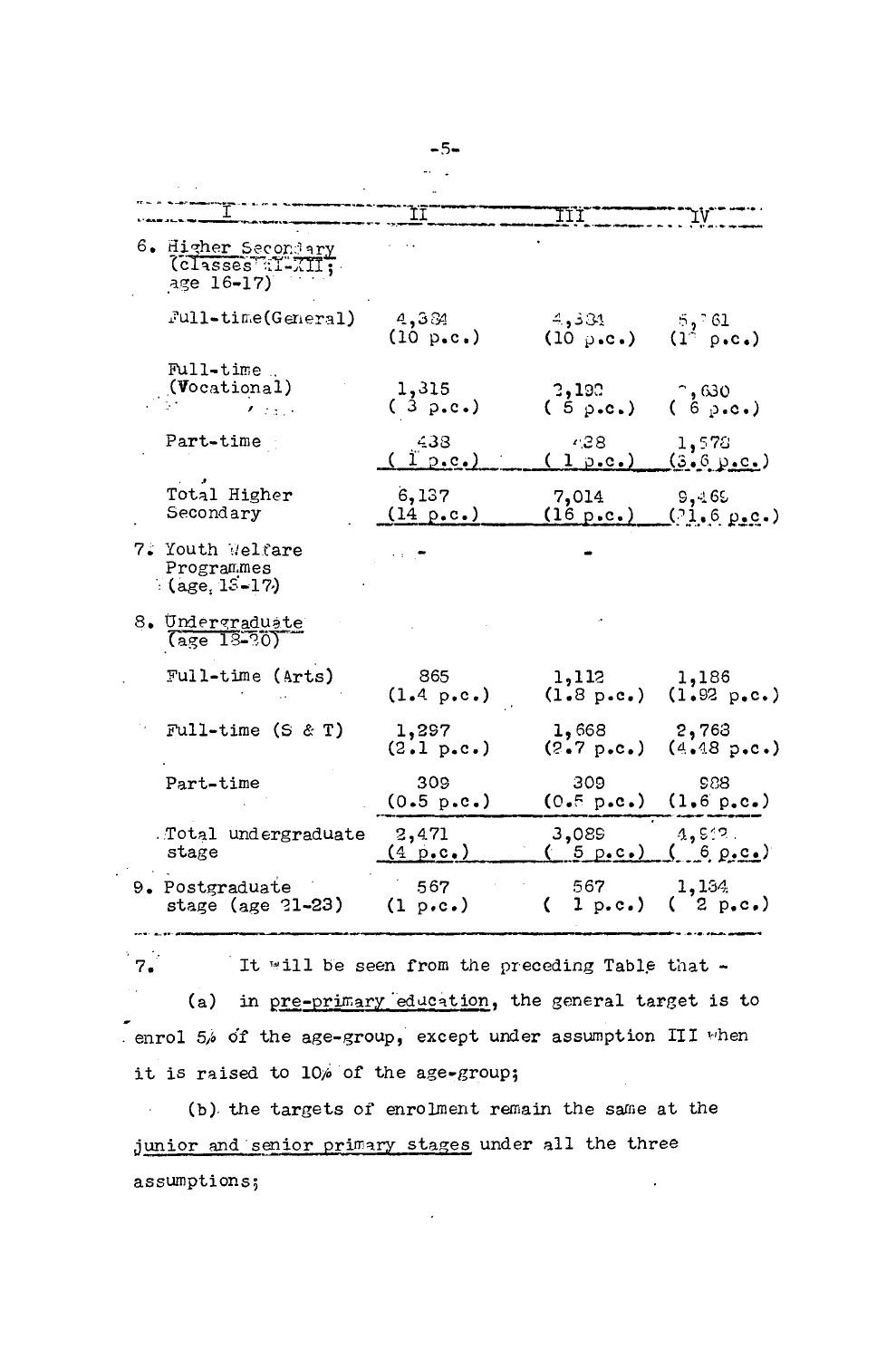(c) the special programmes of pre-vocational education (age 13) as well as the youth welfare programmes (age 13-17) are provided for only under assumption III;

(d) In high school education (age 13-15), the  $\bullet$   $\bullet$   $\bullet$   $\bullet$ total enrolment will be 36% of the age group under assumption I; 40% under assumption II, and 45% under assumption III;

(e) Under higher secondary education (age 16-17), the enrolment would be 14% of the age-group under. assumption I, 16% under assumption II, and  $21.6%$ under assumption III;

(f) At the undergraduate stage (age 18-20), the total enrolment would be 4% of the age-group under assumption I, 5, under assumption II and 6% under assumption III; and the set of the set of the set of the set of the set of the set of the set of the set of the set of the set of the set of the set of the set of the set of the set of the set of the set of the set of the

 $(g)$  At the postgraduate stage (age 21-23), the total enrolments would be l<sub>i</sub> of the age-group under assumptions I and II and  $\frac{2}{v}$  under assumption III.

 $8.77$ It will also be noticed that progressively increasing enrolments at the secondary and higher stages of education are provided under assumptions I,  $\mathcal{L}^{\mathcal{A}}$  , where  $\mathcal{L}^{\mathcal{A}}$  and  $\mathcal{L}^{\mathcal{A}}$  , and  $\mathcal{L}^{\mathcal{A}}$  , and II and III.

 $9.1$ Average annual salaries of teachers: The average annual salaries of teachers in the first three Five Year Plans have been given in Appendix I. As against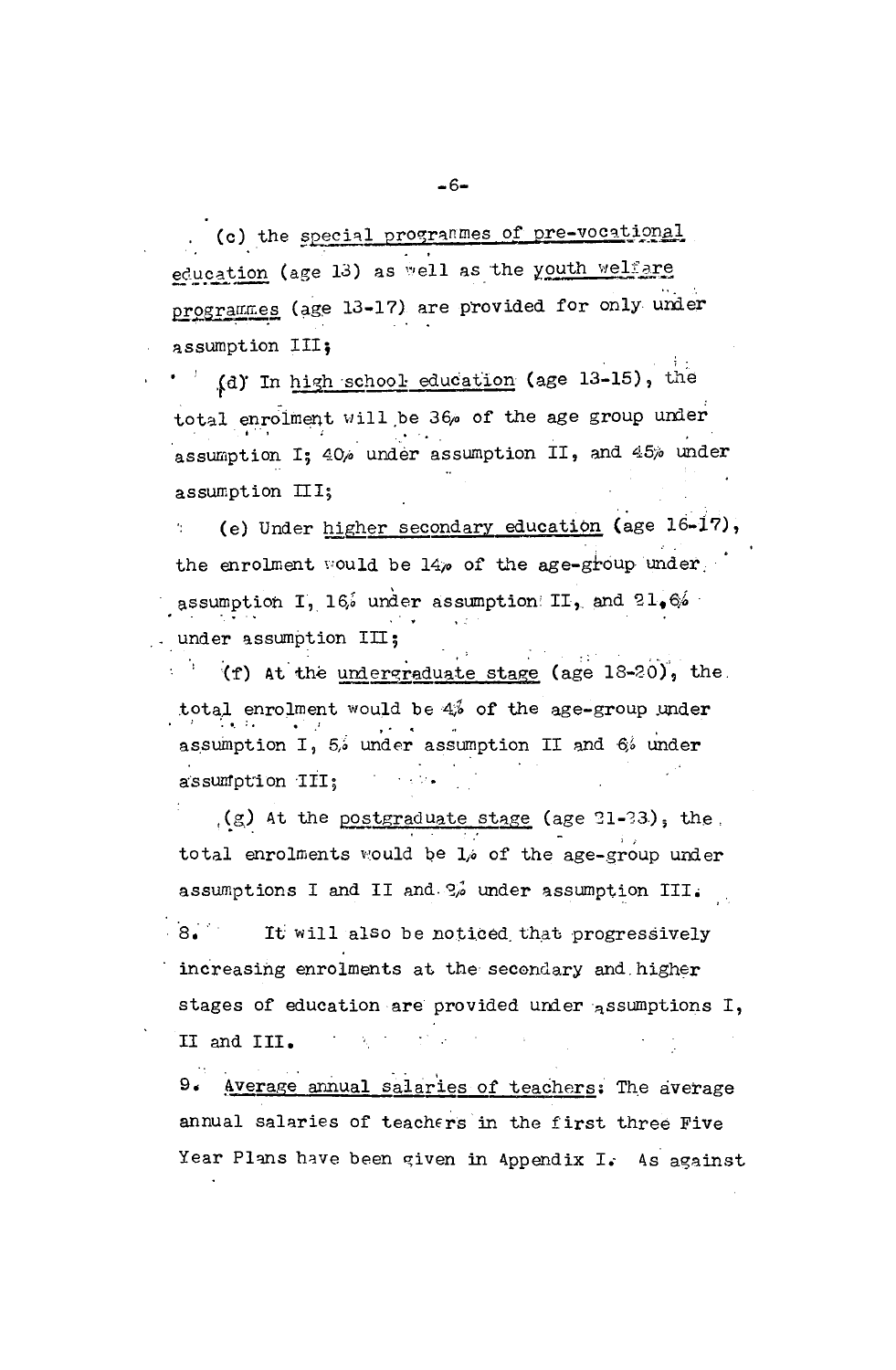this, the following average annual salaries have been assumed in all the three assumptions:

 $\sim$ 

| $\mathbf{v} = \mathbf{v}$<br>Stage | Average annual salary<br>of a teacher<br>$($ is. |
|------------------------------------|--------------------------------------------------|
| 1. Pre-primary                     | 2,400                                            |
| 2. Junior Primary                  | 2,400                                            |
| 3. Senior Primary                  | 2,700                                            |
| 4. High School                     | 4,200                                            |
| 5. Higher Secondary School         | 5,400                                            |
| 6. Undergraduate stage             | 7,200                                            |
| 7. Postgraduate stage              | 9,600                                            |

 $10.$ It is, however, possible to assume that the average annual salaries of teachers would be different under the three assumptions made above. If this approach is to be adopted, the range of variation in  $\sim 10^6$ the average annual salaries of teachers would be as  $\mathcal{L}(\mathcal{L})$ shown below:-

|                               |          | Average annual salary of       |       |
|-------------------------------|----------|--------------------------------|-------|
|                               |          | teachers under Assumption (&.) |       |
| Stage                         |          |                                | ITT   |
|                               | ΙI       | III                            | ΊV    |
| 1. Pre-primary                | 1,800    | 2,000                          | 2,400 |
| 2. Junior Primary             | $-1,800$ | 2,000                          | 2,400 |
| 3. Senior Primary             | 3,100    | 2,400                          | 2,700 |
| 4. High School                | .3,000   | 3,600                          | 4,200 |
| 5. Higher Secondary<br>School | 4,200    | 4,800                          | 5,400 |
| 6. Undergraduate stage        | 5,400    | 6,300                          | 7,200 |
| 7. Postgraduate stage         | 7,?00    | 8,400                          | 9,600 |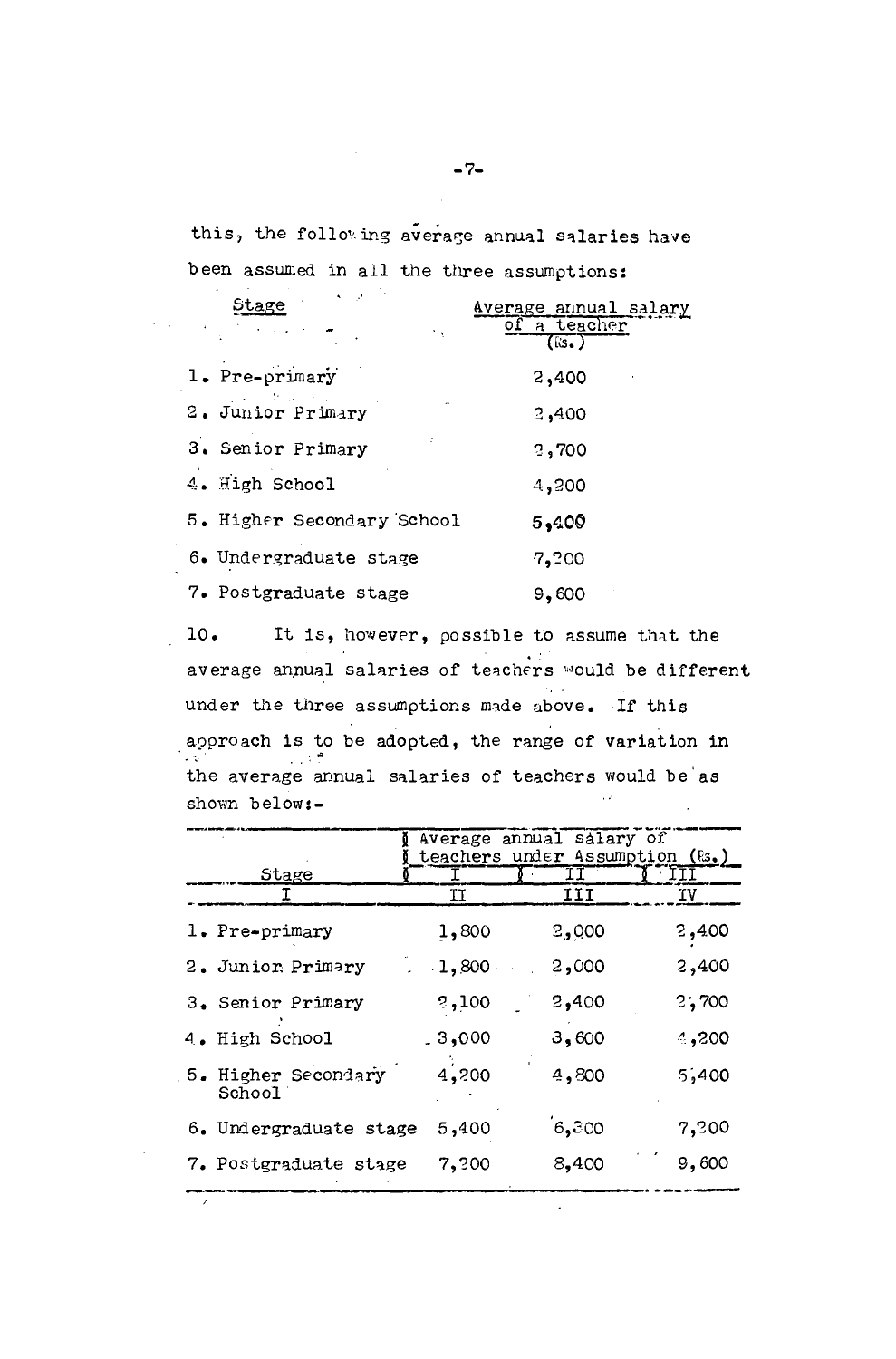If the salaries are fixed at lower or higher levels as indicated above, the non-teacher costs per student will be inversely affected: they will increase or decrease proportionately and result in an improvement or deterioration of the standard of physical facilities and ancillary services provided in educational institutions.\_

-8-

11. Pupil-Teacher Ratio: The pupil-teacher ratios at the different stages of education, as they were in the first three Five-Year Plans, have been given in Appendix II. In all these three assumptions, the pupil-teacher ratios have been maintained constant as shown below:-  $\mathcal{L}(\mathcal{L})$ .- .....

 $\cdot$  .  $\cdot$ 

| Stage                                                 | Pupil-Teacher Ratio                         |
|-------------------------------------------------------|---------------------------------------------|
| 1. Pre-Primary                                        | 50:1                                        |
| 2. Junior Primary                                     | e.<br>40:1                                  |
| 3. Senior Primary                                     |                                             |
| Full-time                                             | 30:1                                        |
| Part-time                                             | 15:1                                        |
| 4. High School (Full-time-<br>General)                | 25:1                                        |
| 5. Higher Secondary<br>School (Full-time-<br>General) | 20:1                                        |
| 6. Undergraduate Stage: (Full-<br>time (Arts)         | 15:1                                        |
| 7. Postgraduate stage                                 | 8:1                                         |
|                                                       | Not much latitude is possible in the pupil- |
| teacher ratios. The only point to be considered is    |                                             |

 $\lambda = 2$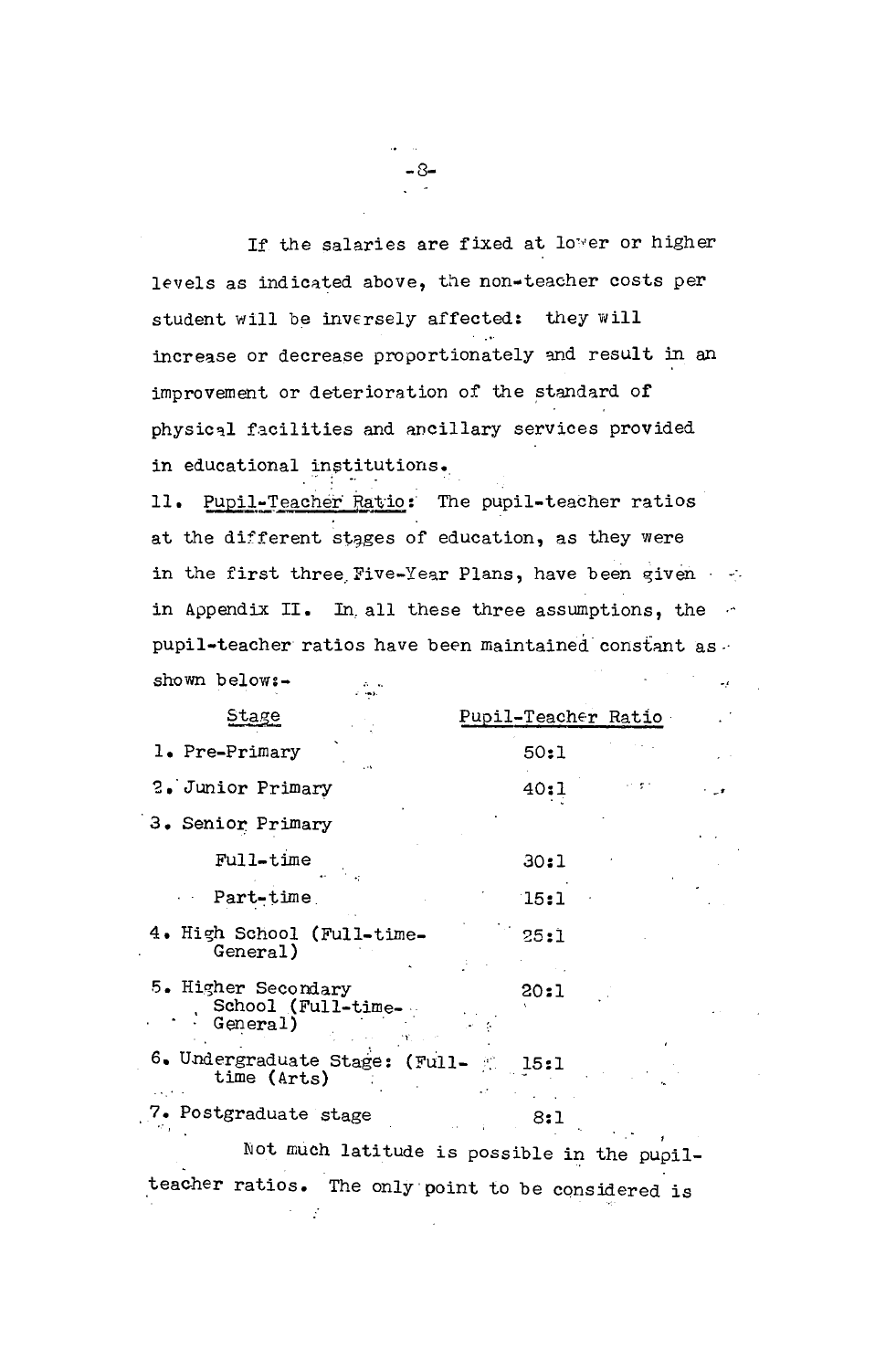... the adoption of the double shift system at the junior primary stage. If this system is adopted, the pupil-teacher ratio may be increased to 45:1 or even to 50:1. This will enable the provision. of a larger expenditure for non-teacher costs. 12. Mon-Teacher Expenditure: The non-teacher expenditure per pupil per year assumed under the three different assumptions is given below:-

| Stage |                                                                                      |                         | (S.) | Expenditure per student per year           |
|-------|--------------------------------------------------------------------------------------|-------------------------|------|--------------------------------------------|
|       |                                                                                      |                         |      | Assumption   Assumption Massumption<br>III |
|       |                                                                                      |                         |      |                                            |
| Stage | . Junior Primary                                                                     |                         |      |                                            |
|       | (a) Free supply<br>of books and<br><b>Writing</b><br>materials                       | 5                       |      | 10                                         |
|       | (b) Equipment                                                                        | З                       | 5    | 8                                          |
|       | (c) Contingencies                                                                    | 4                       | 5    | 6                                          |
|       | (d) Student aid<br>(inclusive of<br>health services,<br>mid day meals &<br>uniforms) | 2                       | 17   | .60                                        |
|       |                                                                                      | Total = $\overline{14}$ | 34.  | 24                                         |
|       |                                                                                      |                         |      |                                            |

\* For data regarding the first three Plans, see Appendix III.  $\mathcal{L}(\mathcal{L}) = \mathcal{L}(\mathcal{L})$ 

 $-9-$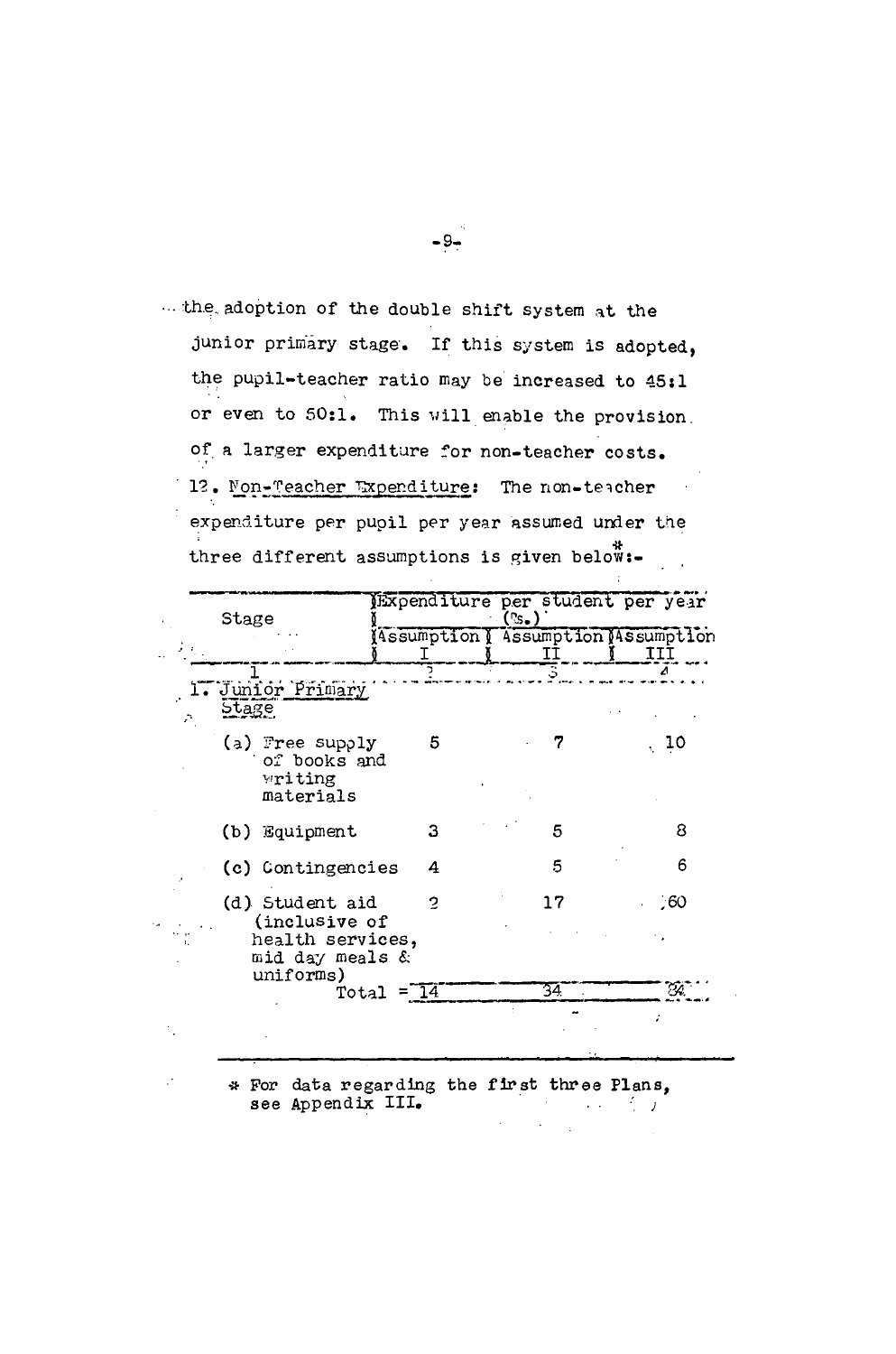|             |                                                       | ဂ               | 3.             |             |
|-------------|-------------------------------------------------------|-----------------|----------------|-------------|
|             | 2. Senior Primary Stage                               |                 |                |             |
|             | (a) Free supply of<br>books and writing<br>materials; | . 6.            | 8              | 10          |
| (b)         | Equipment.                                            | $\sim$ 5        | 6              | <u>10</u>   |
| (c)         | Contingencies                                         | 4:              | 6              | 10          |
| (d)         | Student aid<br>(inclusive of                          | $-6$            | 31             | 81          |
|             | scholarships, health<br>services, school              |                 |                |             |
|             | meals and uniforms)                                   |                 |                |             |
|             | Total<br>$=$ :                                        | 21 <sub>4</sub> | $51 -$         | 111         |
|             | 3. High School Stage                                  |                 |                |             |
| (a)         | Non-teaching<br>staff                                 | 15 <sub>1</sub> | 15             | $\sim 15$   |
| (b)         | Free supply of<br>books and<br>writing materials      | 20              | 20             | 30          |
| (c)         | Equipment                                             | 10              | 10             | 20          |
| (d)         | Contingencies                                         | 10              | 10             | 30          |
| (e)         | Scholarships                                          | 10              | 20             | 30          |
|             | Total $=$                                             | 65              | $\frac{75}{2}$ | <u> 115</u> |
|             | 4. Higher Secondary Stage                             |                 |                |             |
| (a)         | Non-teaching<br>staff                                 | 2.6             | 26             | 26          |
| (b)         | Free supply of books<br>and writing materials         | 30              | 30             | 45          |
| (c)         | Equipment                                             | 15              | 30             | 30          |
| (a)         | Contingencies                                         | 15              | 20             | 30          |
| $\cdot$ (e) | Scholarships                                          | $17\,$          | 47             | 72          |

 $-10-$ 

 $\mathcal{L}^{\text{max}}_{\text{max}}$  ,  $\mathcal{L}^{\text{max}}_{\text{max}}$ 

e i ku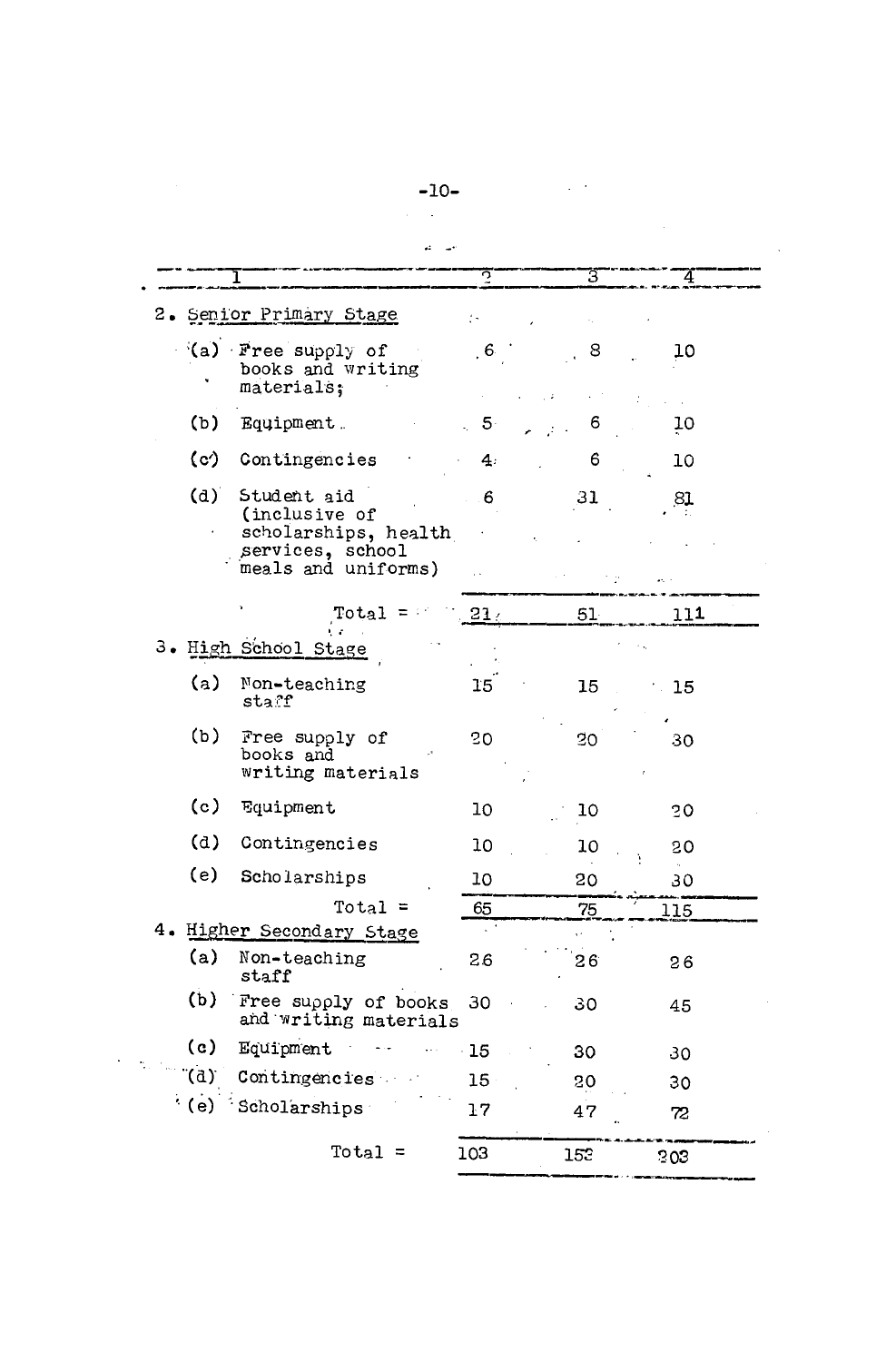|                                                         | $\mathbf{c}$ | 3 <sup>1</sup> | 4    |
|---------------------------------------------------------|--------------|----------------|------|
| 5. Undergraduate<br>stage                               |              |                |      |
| (a) Non-teaching<br>staff                               | 30           | 30             | 80   |
| (b) Free supply<br>of books and<br>writing<br>materials | 50           | 50             | 50   |
| (c) Equipment                                           | 32           | 42             | 42   |
| (d) Contingencies                                       | 50           | 30             | 100  |
| (e) Scholarships,<br>etc.                               | 60           | 120            | 300  |
| $Total =$                                               | 272          | 373            | 472  |
| 6. Postgraduate<br>stage                                |              |                |      |
| (a) Non-teaching<br>staff                               | 200          | 200            | 200  |
| (b) Free supply of<br>books and<br>writing<br>materials |              |                |      |
| (c) Equipment                                           | 1480         | 2480           | 3480 |
| (d) Contingencies                                       |              |                |      |
| (e) Scholarships                                        |              |                |      |
| Total $=$                                               | 1680         | 2630           | 2680 |

 $-11-$ 

 $\mathcal{L}^{\text{max}}_{\text{max}}$ 

 $\label{eq:2.1} \frac{1}{\sqrt{2}}\int_{\mathbb{R}^3}\frac{1}{\sqrt{2}}\left(\frac{1}{\sqrt{2}}\right)^2\frac{1}{\sqrt{2}}\left(\frac{1}{\sqrt{2}}\right)^2\frac{1}{\sqrt{2}}\left(\frac{1}{\sqrt{2}}\right)^2\frac{1}{\sqrt{2}}\left(\frac{1}{\sqrt{2}}\right)^2.$ 

 $\label{eq:2.1} \frac{1}{\sqrt{2}}\int_{\mathbb{R}^3}\frac{1}{\sqrt{2}}\left(\frac{1}{\sqrt{2}}\right)^2\frac{1}{\sqrt{2}}\left(\frac{1}{\sqrt{2}}\right)^2\frac{1}{\sqrt{2}}\left(\frac{1}{\sqrt{2}}\right)^2\frac{1}{\sqrt{2}}\left(\frac{1}{\sqrt{2}}\right)^2.$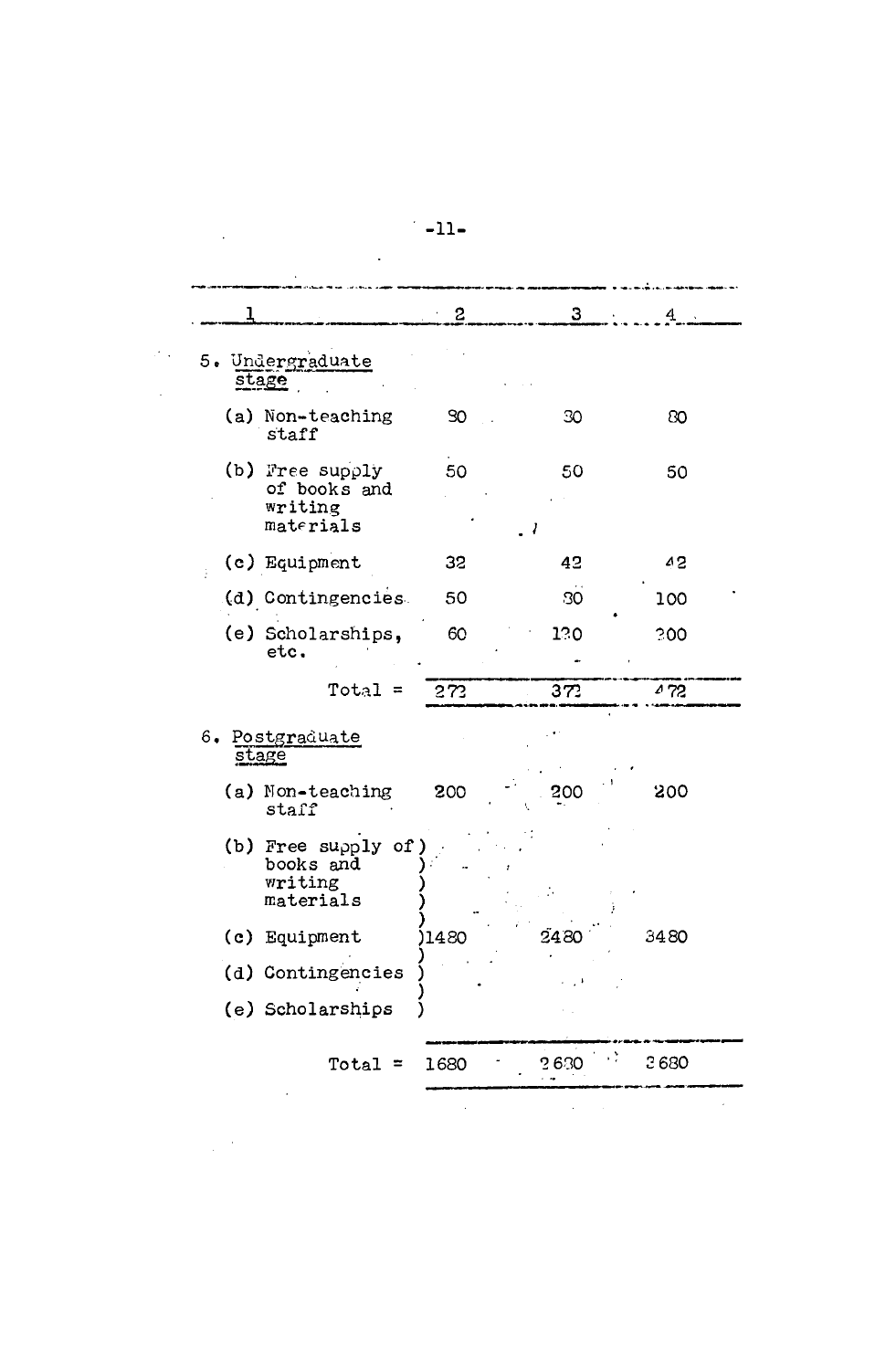#### $-12-$

## 18. Expenditure Per Student Per Year: The

expenditure per student per year also shows variations under the three different assumptions made above. A comparative picture of these is given below. These expenditures may be compared to those in the first three Five Year Plans which have been given in Appendix IV.  $\mathcal{L}^{\text{max}}_{\text{max}}$ 

| Stage                                                            | Expenditure Per Student Per Year<br>(Rs) under |         |     |
|------------------------------------------------------------------|------------------------------------------------|---------|-----|
|                                                                  | Assumption ( Assumption (Assumption            |         | III |
|                                                                  | エラ                                             | II<br>3 | 4   |
| 1. Pre-primary (age $3-5$ )                                      | 80                                             | 80      | 80  |
| ?. Junior Primary<br>(classes I-IV;<br>age $6 - S$ )             | 80                                             | 100     | 150 |
| 3. Senior Primary<br>(classes V-VII;<br>age 8-12)                | 120                                            | 150     | 210 |
| 4. Special programmes<br>of pre-vocational<br>education (age-13) |                                                |         | 200 |
| 5. High School<br>(classes VIII-X;<br>age 13-15)                 |                                                |         |     |
| Full-time General                                                | 250                                            | 260     | 300 |
| Full-time Vocational                                             | 500                                            | 500     | 500 |
| Part-time                                                        | 120                                            | 120     | 130 |
| 6. Higher Secondary<br>(classes XI-XII;<br>age 16-17)            |                                                |         |     |
| Full-time General                                                | 400                                            | 450     | 500 |
| Full-time Vocational                                             | 700                                            | 700     | 700 |
| Part-time                                                        | 200                                            | 300     | 200 |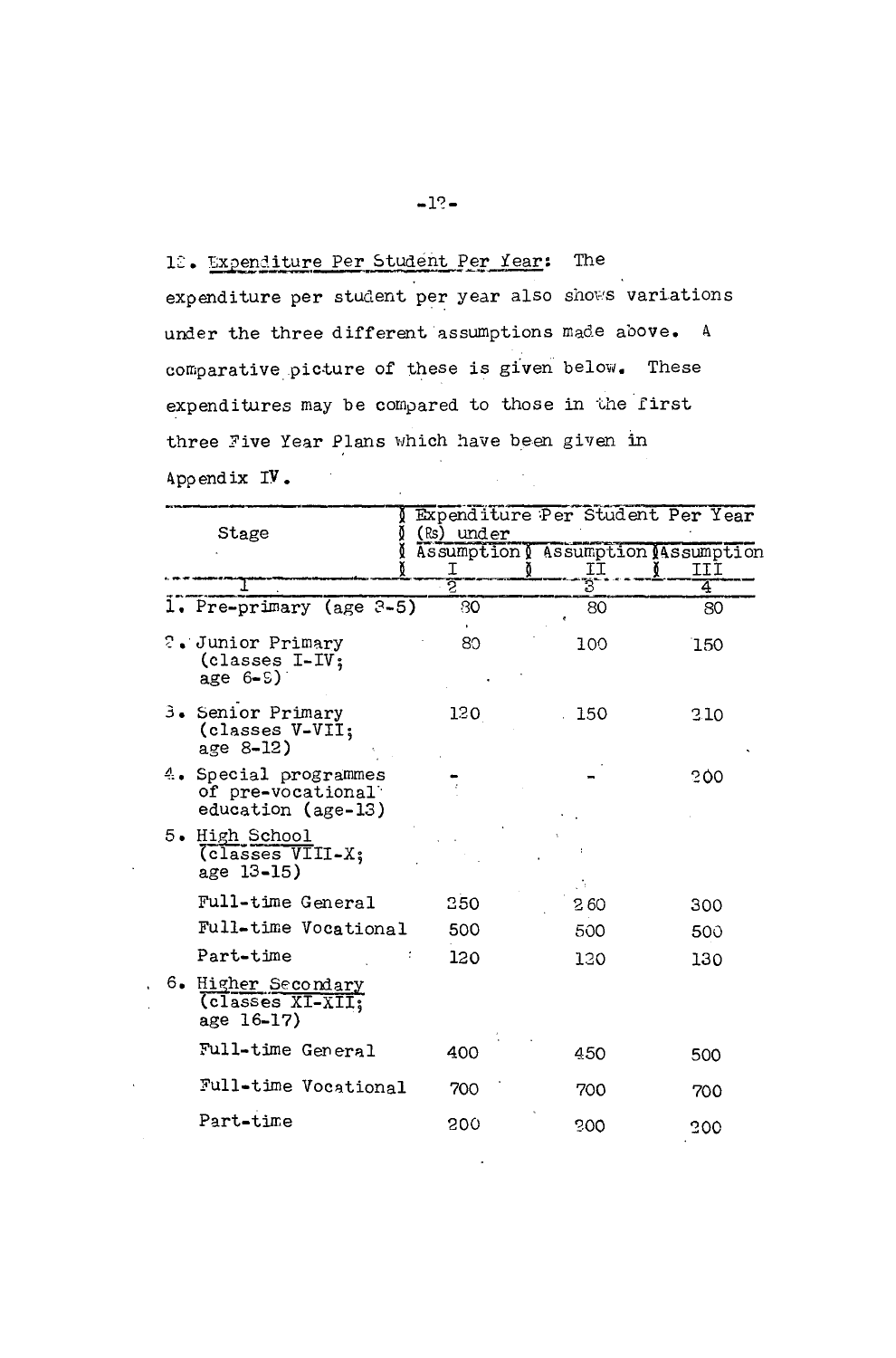|                                                     | 2    |            |      |
|-----------------------------------------------------|------|------------|------|
| 7. Youth Relfare<br>Programmes (age 13-17)          |      |            | 120  |
| 8. Undergraduate stage<br>$\frac{1}{2}$ (age 18-20) |      |            |      |
| Full-time (Arts)                                    | 800  | <b>SOO</b> | 1000 |
| $Full-time (S\&T)$                                  | 1500 | 1500       | 1600 |
| Part-time                                           | 300  | 300        | 500  |
| 9. Postgraduate stage<br>$\frac{25}{2}$             | 3000 | 4000       | 5000 |

14. Special Features of the Educational System under Assumption I: We shall now examine the special features of the educational system as it would evolve under each of the three assumptions made above. Under assumption I, about 50% of the total  $15.$ educational expenditure has been devoted to mass education (8.16.26 for the first level of education and Re. 1.0 for adult education). This becomes inevitable because of the low ceiling. It may be pointed out that, in the Sargent Plant, a sum of %. 2,000 million (or about 66 per cent) was provided for the first level of education out of a total educational expenditure of fs. 2,126 million. The Kher Committee modified this proposal and allocated more funds to secondary and higher education; but even then it recommended that 50 per cent of the total educational expenditure should be devoted to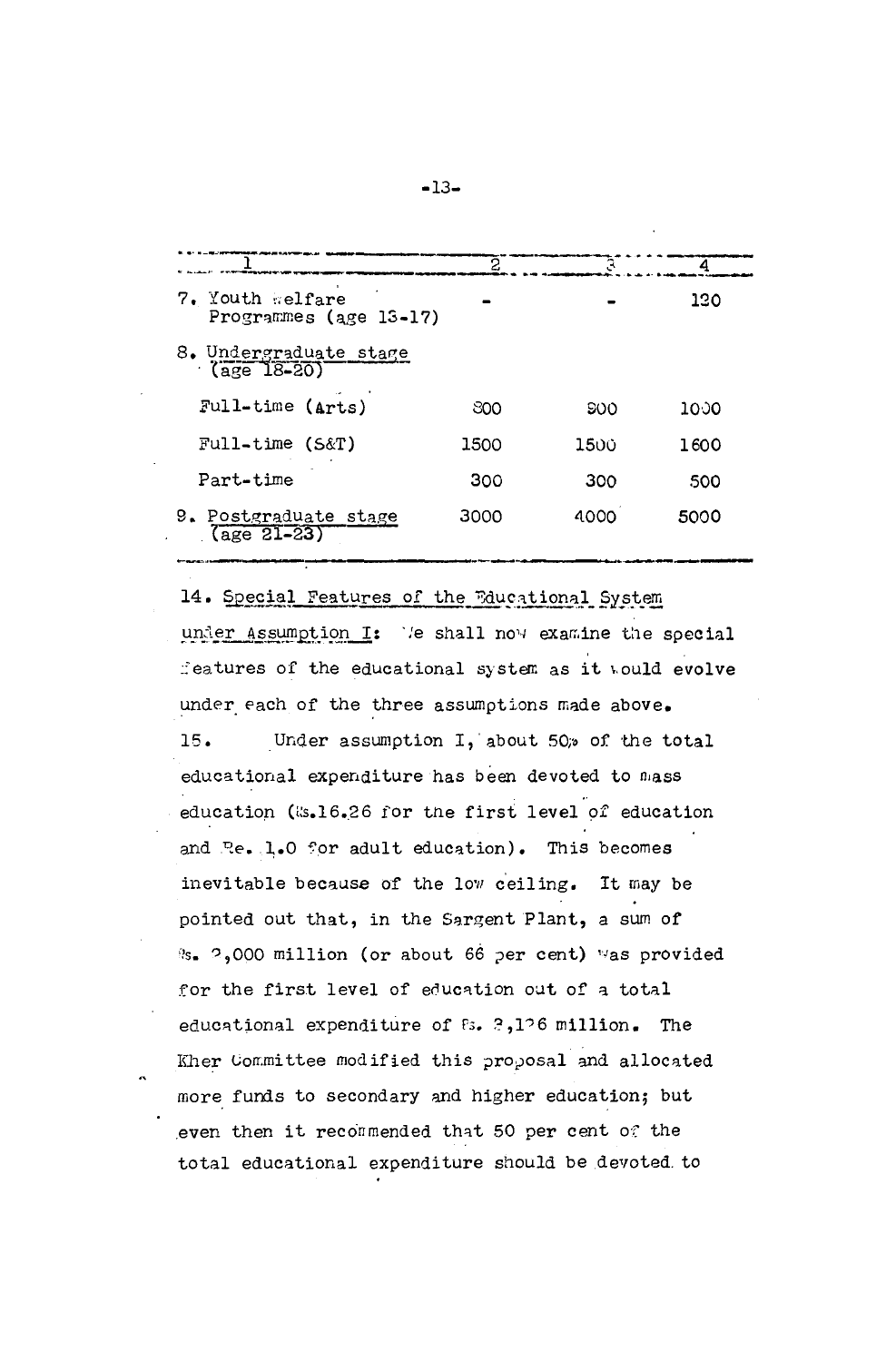the first level of education. It is true that some persons disagree with this over-riding priority given to elementary education and suggest that this stage need not be given more than one-third of the total educational expenditure. If this proposal is to be adopted, either the goal of providing free and universal elementary education will have to be postponed beyond 1981 or the standard of elementary education provided would leave much to be desired, especially because the salaries of teachers as well as non-teacher expenditure will be reduced. This problem, therefore, becomes a very significant issue in deciding priorities. 16. In spite of the fact that 50,0 of the total expenditure is allocated to the first level, the non-teacher expenditure per student per year still remains very poor at this level: %. 14 at the junior primary stage and Rs. 21 at the senior primary stage. At this level of investment, it is not possible to provide school meals or free uniforms or a Fair scheme of scholarships at the senior primary stage. In fact, one is compelled to

reduce the non-teacher expenditure to the absolute minimum and to provide only one ancillary service of fundamental importance - the provision of free books and writing materials. It is, of course, possible to improve the standard of physical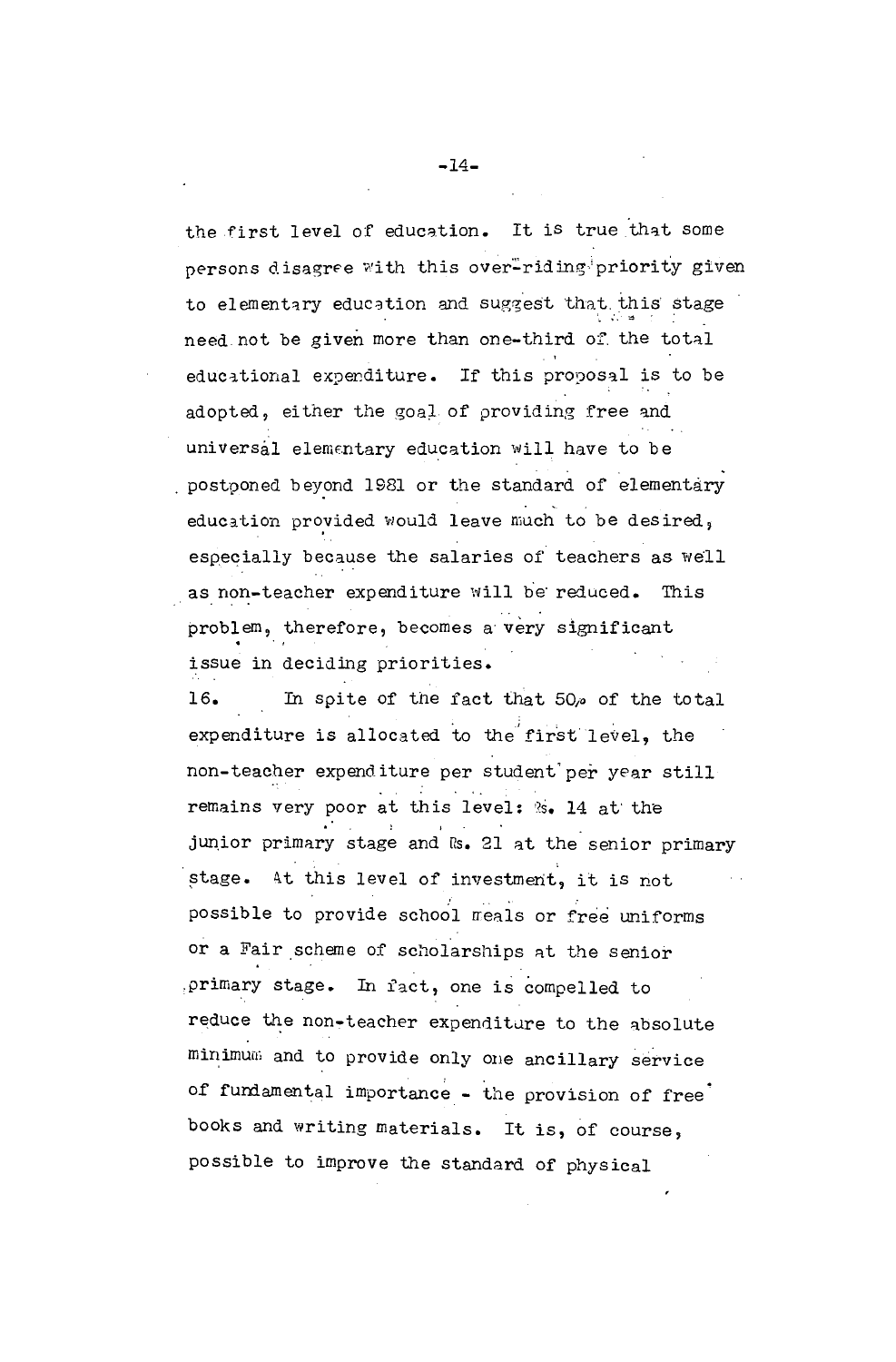facilities to be provided or of the ancillary service by (1) lowering the salaries of teachers, or (2) by adopting a larger pupil-teacher ratio, particularly at the junior primary stage. The first would be a very undesirable measure; but the second could be strongly recommended, especially the adoption of the double shift system in classes I and II.

17. Since the expenditure available for all stages of education other than the first level is only 50 per cent of the total under this Assumption. several consequences follow among which the following may be noted:-

 $(a)$ Enrolments at the secondary and higher stages of education have to be strictly controlled and restricted. At present, the transfer rate from elementary to secondary education is about 20.0. This will have to be reduced to about  $40/6$  at the high school stage and to about 33 per cent at the secondary stage. Similarly, the present transfer rate from the secondary to the university stage is about 60,6. This will have to be reduced to about 23 per cent. If such severe restrictions cannot be imposed or implemented, the standards of education at both these levels - which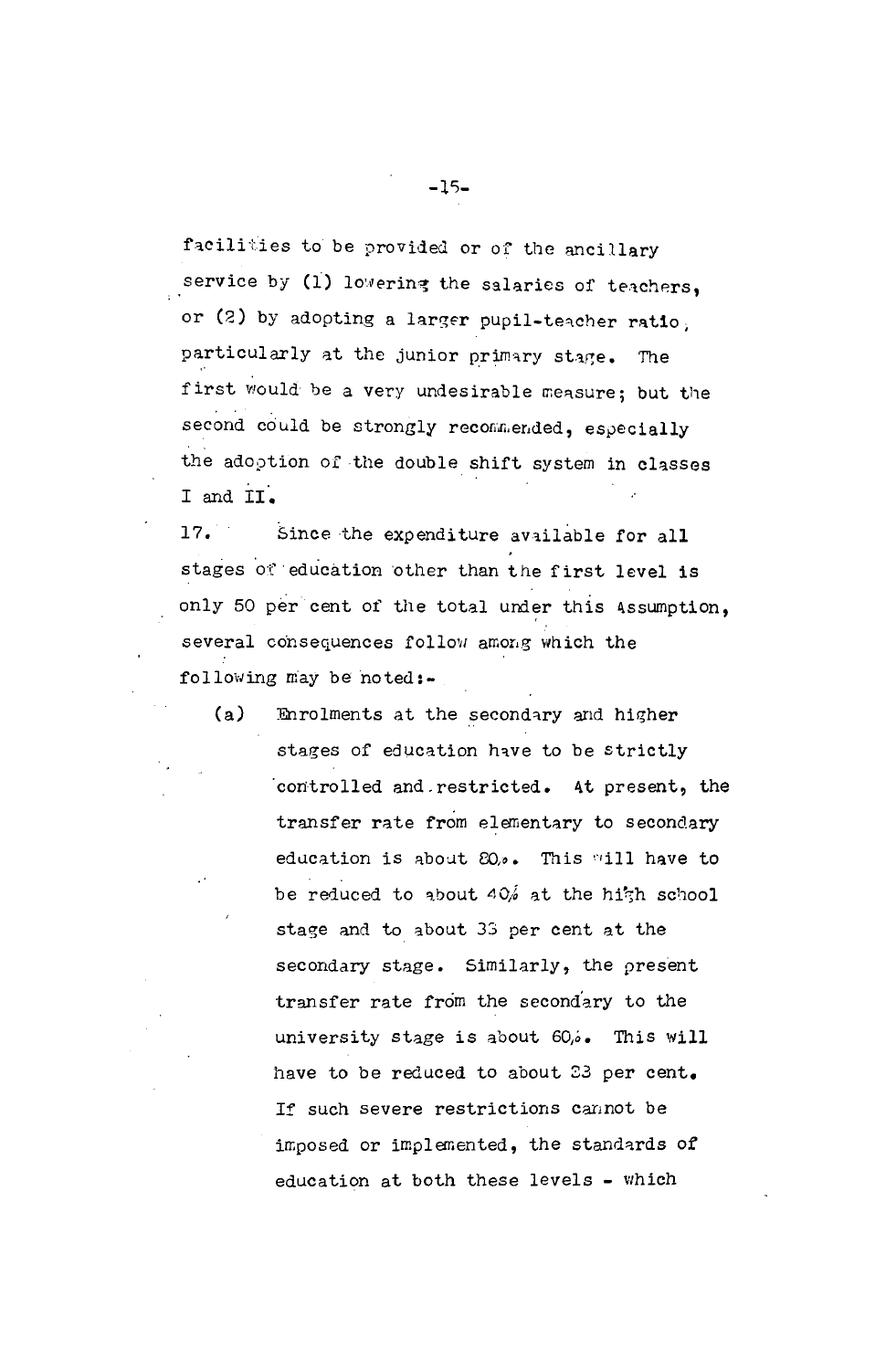are extremely crucial - will be diluted. This is precisely what has been happening. in the first three Five Year Plans because we are providing comparatively larger allocations to elementary education without accepting the consequential discipline of restricting expansion at the secondary and university stages.

(b) The expenditure on administration will have to be kept at about 3 per cent of the total (we need about 5% for a proper system of administration) and that on buildings would have to be very drastically reduced to about 6 per cent of the total expenditure (as against that of 12 per cent being incurred at present). In absolute terms, however, this will mean an increase from S. 1.4 to S. 2.0 per head of population.

Special Featurer of the Estimate under Assumption II 18. The over-a situation under assumption No.II becomed much better becau e the cei ing i raised considerably.

(a) Even under this assumption, mass education rèceives about 50 per cent of the total educational expenditure - F. 20.32 for first 'eve' of education and M. 2.0 for adult education. The programme, therefore, becomes far more

 $716-$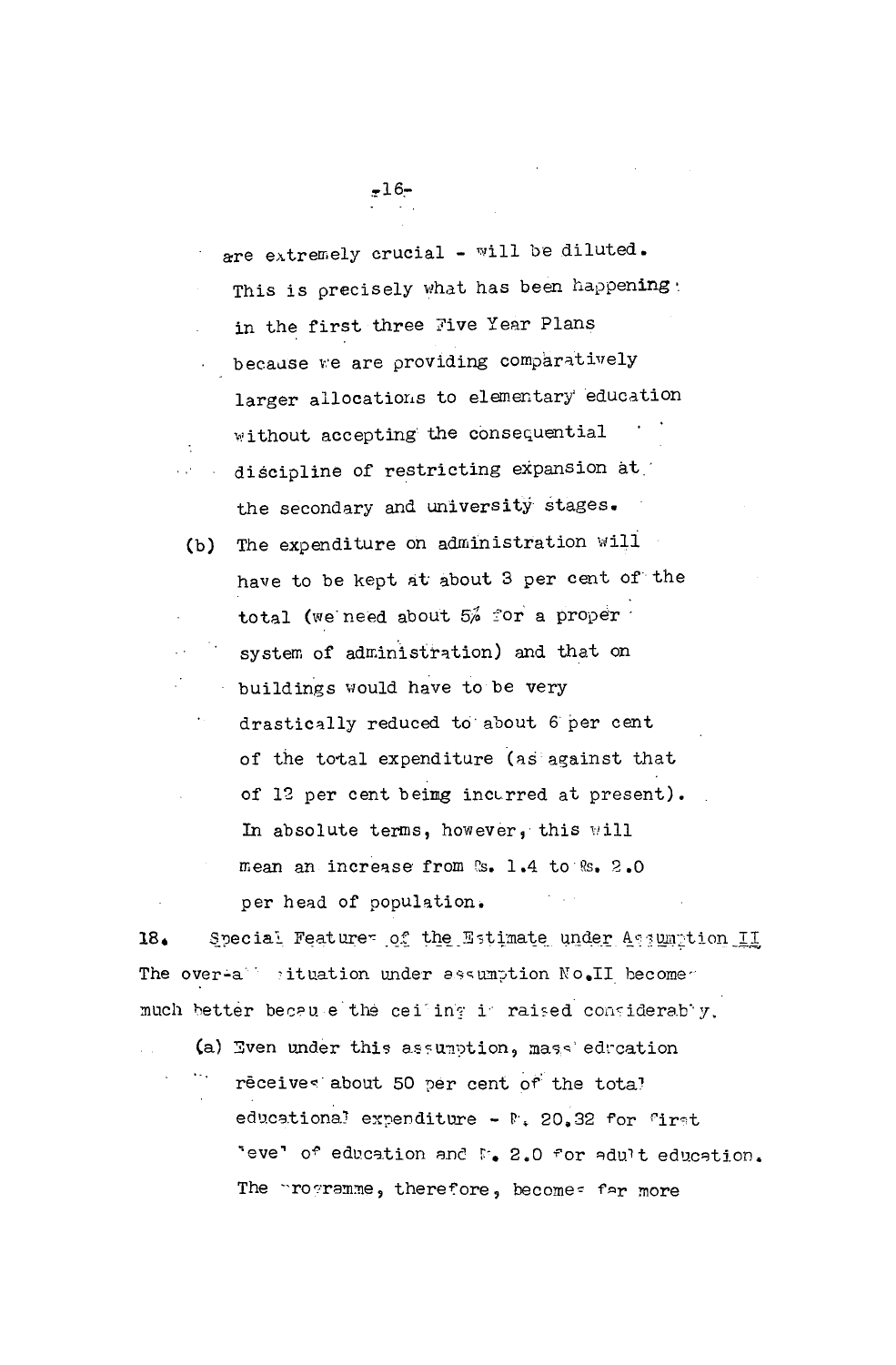$(c)$ In thite of the large allocation of funds for thethe first "ove" of education, the extension at the secondary and univer ity tares is sufficiently high and the level of expenditure is maintained at a point where ouality would be taken care of fairly adequate y. It is also possible to make provision for youth we'fare programme..

If this order of total educational expenditure cound be available, it should be online to create a fairly eatiefactory national system of education, both  $\sim 4-4$ in quantity and in quality.

Special Features of the Educational System under<br>Assumition III: Under assumition III, the 19. over-all educational picture becomes even better because the cei'ing is raised very high.

(a) The tota" extenditure on the mass education is now raised to ". 32.04. Although this is Tess than 50 per cent of the total educational expenditure, the actual provision of

 $-17-$ 

 $(b)$ 

 $\frac{1}{2}$ 

satisfactory and it is now to rible to

tion of students - 20 to 30 ner cent.

bui ding become wich better.

provide and lary services like chool meals

and school uniform (inc wive of scholarships

at the ridd'e school tarel to a fair propor-

The provision for educational administration

becomes rati-factory and that for school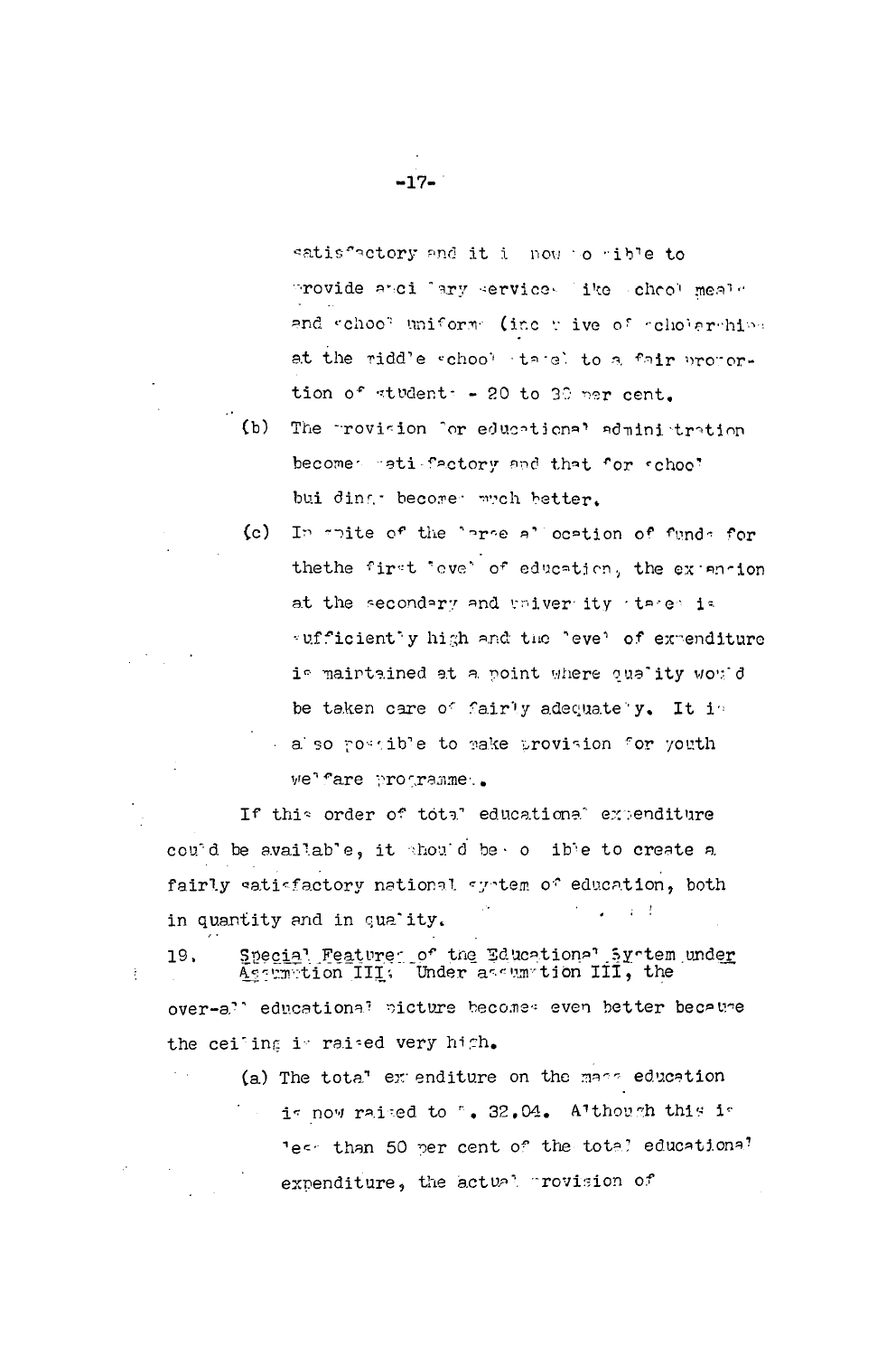facilities is mo t satisfactory. It is possible to provide, under this programme, free school meals, heath services and free school uniforms to all children at the elementary stage and also to make a decent provision for acholarahips at the midd'e school stage. Similarly, possibilities to provide special programmer of free vocational education to children of less than 14 years who have completed the primary achool and who do not propose to tudy further.

- (b) The enrolments at the secondary and university stages are adequate and the standard of education provided is also good.
- (c) The provision for direction and inspection and for buildings becomes very satisfactory.

20. It is of course poosible to provide, under this assumption, even higher salaries for teachers which may range from  $P_0$ , 3,600 to  $P_0$ , 10,800 per year. This may not be justified at the "eve" of national income which would be reached at the end of the sixth Plan. It may also cut sharply into the level at which other facilities are provided and bring them to the level possible of attainment under Assumption II.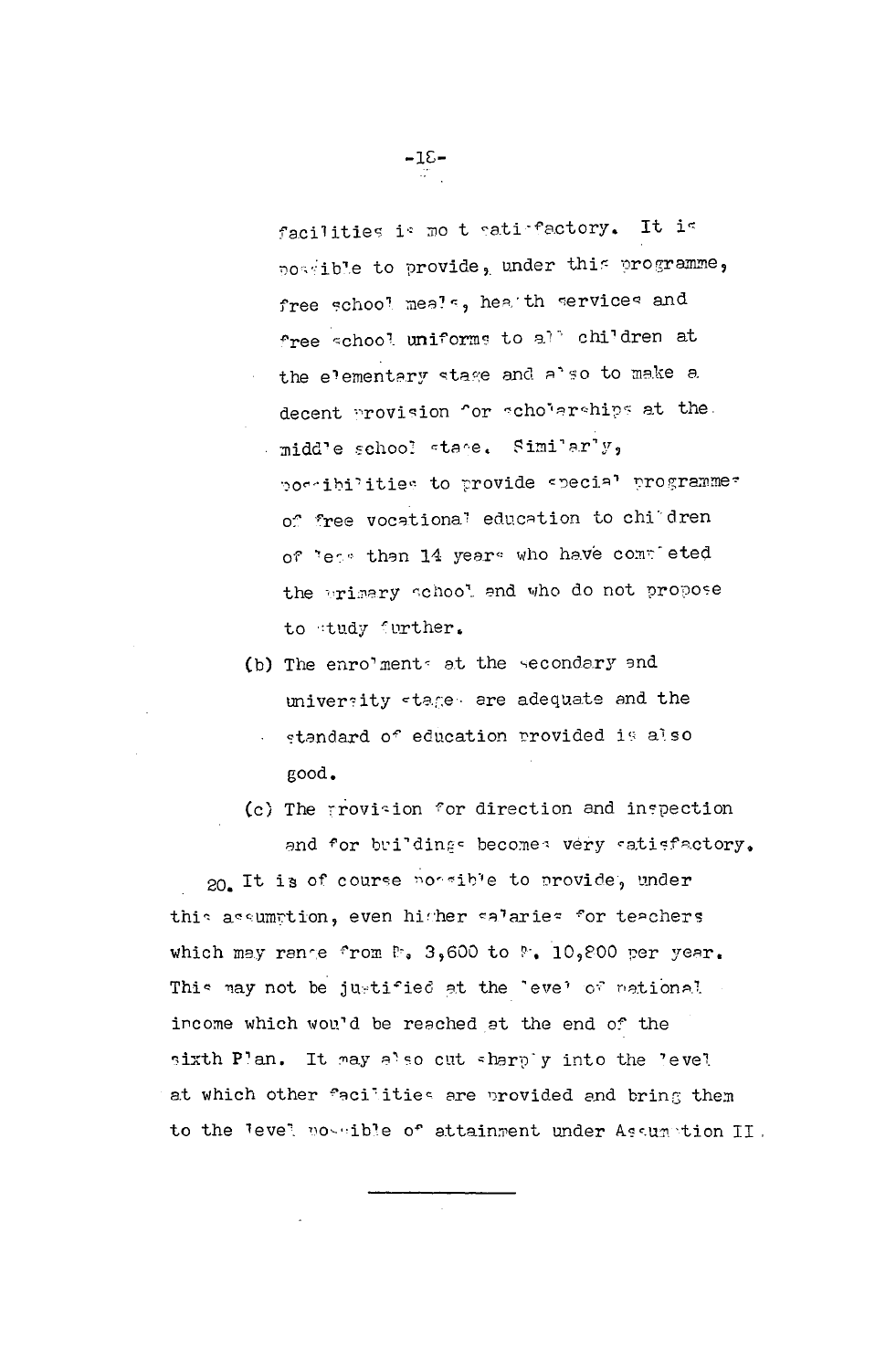APPENDIX - I: Average Annual Salaries Five Year Plans  $\sim 10^{-11}$ 

 $\overline{\phantom{a}}$ 

|                | Type of Institutions   Average annual salary per teach r<br>Sr. I |        |                           |                 |                                                                        |
|----------------|-------------------------------------------------------------------|--------|---------------------------|-----------------|------------------------------------------------------------------------|
| $No_{\bullet}$ |                                                                   |        |                           |                 | 1950-511 1955-56 11960-6111965-66<br>$\setminus$ Est imato $\setminus$ |
|                | 1. Universities                                                   | 3758.4 | 5,4.56,35474,66.000       |                 |                                                                        |
|                | $\mathbb{R}$ . Research Institu-<br>tions                         | 9794.6 | 7525.7 9027.0 10,000      |                 |                                                                        |
|                | 3. Arts & Science<br>Colleges                                     | 2696.1 | $3070.0$ $3658.9$ $4.000$ |                 |                                                                        |
|                | 4. Professional<br>Colleges                                       | 3947.9 | 3860.6 4236.5             |                 | 5,500                                                                  |
|                | 5. $High/Higher$<br>Secondary Schools                             | 1258.3 | $1426.6$ 1681.3           |                 | 1,791.8                                                                |
|                | 6. Middle Schools                                                 | 682, 4 |                           | 808.8 1057.5    | 1,121.1                                                                |
|                | 7. Primary Schools                                                | 544.5  | 651, 5                    | 872.8           | .960.0                                                                 |
|                | 8. Pre-primary Schools                                            | 914.3  |                           | $769.5 = 921.7$ | .984,6                                                                 |
|                | 9. Vocational Schools                                             | 1704.9 | 1568.9                    | $20 - 6 - 6$    | 2,500.0                                                                |

 $\sim$ 

t.

Cource: Ministry of Education, Form 'A'.

 $\sim$ 

 $\frac{1}{2}$  - 19 -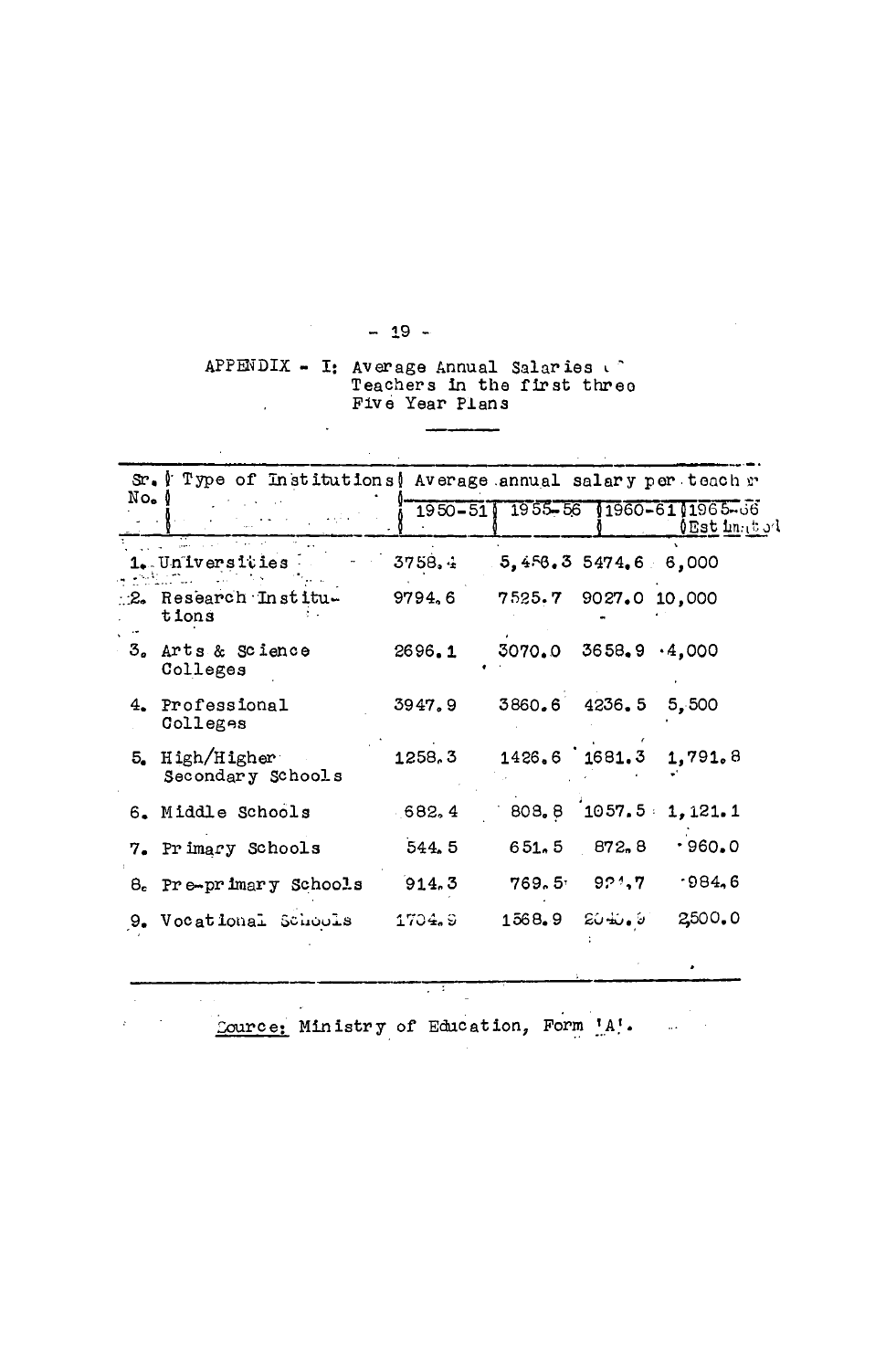| APPENDIX - II: Pupil-teacher ratio in the First<br>three Five Year Plans. | <b>ALCOHOL: MADE</b> |
|---------------------------------------------------------------------------|----------------------|
|                                                                           |                      |

| $S_{r}$ $\sqrt{r}$ |                                                                              |     | Pupil-Teacher Ratio               |                 |                     |
|--------------------|------------------------------------------------------------------------------|-----|-----------------------------------|-----------------|---------------------|
|                    | No. !Type of Institution                                                     |     | 1950-51 1955-56 1 1960-61 1965-66 |                 | ≬Est <b>i</b> mated |
|                    | 1. Pre-Primary Schools.                                                      | 25  | 24                                | 30              | 31                  |
|                    | 2. Primary Schools.                                                          | 34  | 33                                | 36              | 38                  |
|                    | 3. Middle Schools.                                                           | 24. | 26 I                              | 31              | °÷. 31              |
|                    | 4. High/Higher Secondary<br>. Schools.                                       | 25  | 25                                | 25 <sub>1</sub> | $35^{\circ}$        |
|                    | 5. Vocational & Technical<br>Schools (Excluding Teacher<br>Training Schools) | 10  | 11                                | 16              | $-14$               |
|                    | 6. Universities                                                              | 10  | $14 -$                            | 13              | 15                  |
|                    | 7. Research Institutions                                                     | 3   | -3                                | 5.              | 5                   |
|                    | 8. Arts & Science<br>Colleges                                                | .20 | 22                                | 19              | 20                  |
|                    | 9. Colleges for Profession- 11<br>al education.                              |     |                                   | 11              | 11                  |
|                    |                                                                              |     |                                   |                 |                     |

Source: Ministry of Education Form A.

 $\sim 10^{-1}$ 

 $-20$   $-$ 

 $\label{eq:2.1} \frac{d\mathbf{r}}{dt} = \frac{1}{2\pi}\sum_{i=1}^N \frac{d\mathbf{r}}{dt} \left( \frac{d\mathbf{r}}{dt} \right) \mathbf{r}_i \left( \mathbf{r}_i \right)$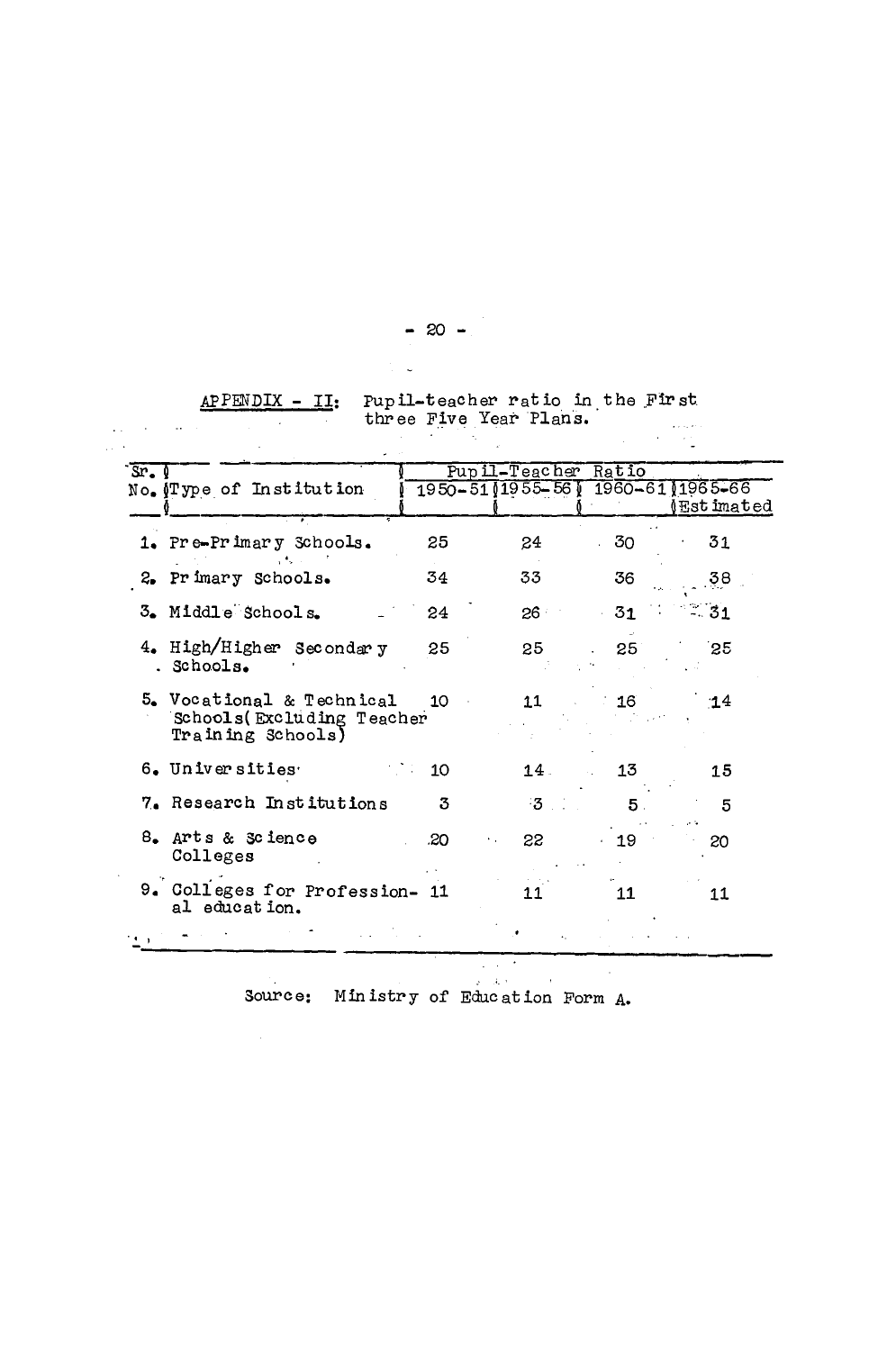APPENDIX III: Non-Teacher. Expenditure per student<br>per year in the first three five<br>year plans.

 $\cdot$ 

| Sr. I<br>No. |                                                                                                                                                                                                                                                                                                                 | Non-teacher expenditure per<br>student $(\mathcal{E}, \mathcal{E})$ |       |     |                               |  |  |  |  |  |
|--------------|-----------------------------------------------------------------------------------------------------------------------------------------------------------------------------------------------------------------------------------------------------------------------------------------------------------------|---------------------------------------------------------------------|-------|-----|-------------------------------|--|--|--|--|--|
|              | $\frac{1}{2}$ Type of Institution $\frac{1}{2}$ $\frac{1}{2}$ $\frac{5}{0}$ $\frac{1}{2}$ $\frac{1}{2}$ $\frac{1}{2}$ $\frac{1}{2}$ $\frac{1}{2}$ $\frac{1}{2}$ $\frac{1}{2}$ $\frac{1}{2}$ $\frac{1}{2}$ $\frac{1}{2}$ $\frac{1}{2}$ $\frac{1}{2}$ $\frac{1}{2}$ $\frac{1}{2}$ $\frac{1}{2}$ $\frac{1}{2}$ $\$ |                                                                     |       |     | <b><i>Satimated</i></b>       |  |  |  |  |  |
|              |                                                                                                                                                                                                                                                                                                                 |                                                                     |       |     |                               |  |  |  |  |  |
|              | 1. Pre-primary schools $18.8$ . $23.0$                                                                                                                                                                                                                                                                          |                                                                     |       |     | $17.9$ $18.2$                 |  |  |  |  |  |
|              | 2. Primary Schools                                                                                                                                                                                                                                                                                              | 3.9<br>$\langle \rangle$                                            | 3,8   |     | $3.3$ $2.7$                   |  |  |  |  |  |
|              | 3. Middle Schools . 9.0                                                                                                                                                                                                                                                                                         |                                                                     | 8, 9  | 6.0 | 4.7                           |  |  |  |  |  |
|              | 4. High/Higher Secondary 22.6 22.4 25.4 26.5<br>School s.                                                                                                                                                                                                                                                       |                                                                     |       |     |                               |  |  |  |  |  |
|              | $5.$ Teacher Training $86.0$<br>Schools.                                                                                                                                                                                                                                                                        |                                                                     | 115.1 |     | $159.7$ $320.0$               |  |  |  |  |  |
|              | $6.$ Vocational & Techni- $\cdot$ 95.1<br>cal Schools (Excluding<br>Teacher Training)                                                                                                                                                                                                                           |                                                                     | 105.4 |     | $141.1$ $321.4$               |  |  |  |  |  |
|              | 7. Universities                                                                                                                                                                                                                                                                                                 | 1,195,9                                                             |       |     | $1,227.3$ $1,509.8$ $2,100.0$ |  |  |  |  |  |
|              | 8. Research Institu- 5,990.5 4,889.8 7,260.8 10,000.0<br>tions.                                                                                                                                                                                                                                                 |                                                                     |       |     |                               |  |  |  |  |  |
|              | 9. Arts & Science<br>Colleges.                                                                                                                                                                                                                                                                                  |                                                                     |       |     | $98.1$ $83.0$ $114.3$ $100.0$ |  |  |  |  |  |
|              | 10. Teacher Training<br>Colleges.                                                                                                                                                                                                                                                                               | 399.3                                                               |       |     | 261.4 188.6 110.5             |  |  |  |  |  |
|              | 11. Colleges for<br>professional                                                                                                                                                                                                                                                                                | $-423.7$                                                            |       |     | 405.9 505.6 800.0             |  |  |  |  |  |
|              | education (excluding<br>Teacher Training)                                                                                                                                                                                                                                                                       |                                                                     |       |     |                               |  |  |  |  |  |

Source: Ministry of Education Form A except for last column.  $\mathcal{L} = \{ \mathcal{L} \}$  ,  $\mathcal{L}$ 

لعديد

 $\sim 5 \sim 10^7$ \* Figures relate to all professional<br>institution including Teacher Training.

 $-21 \mathcal{A}$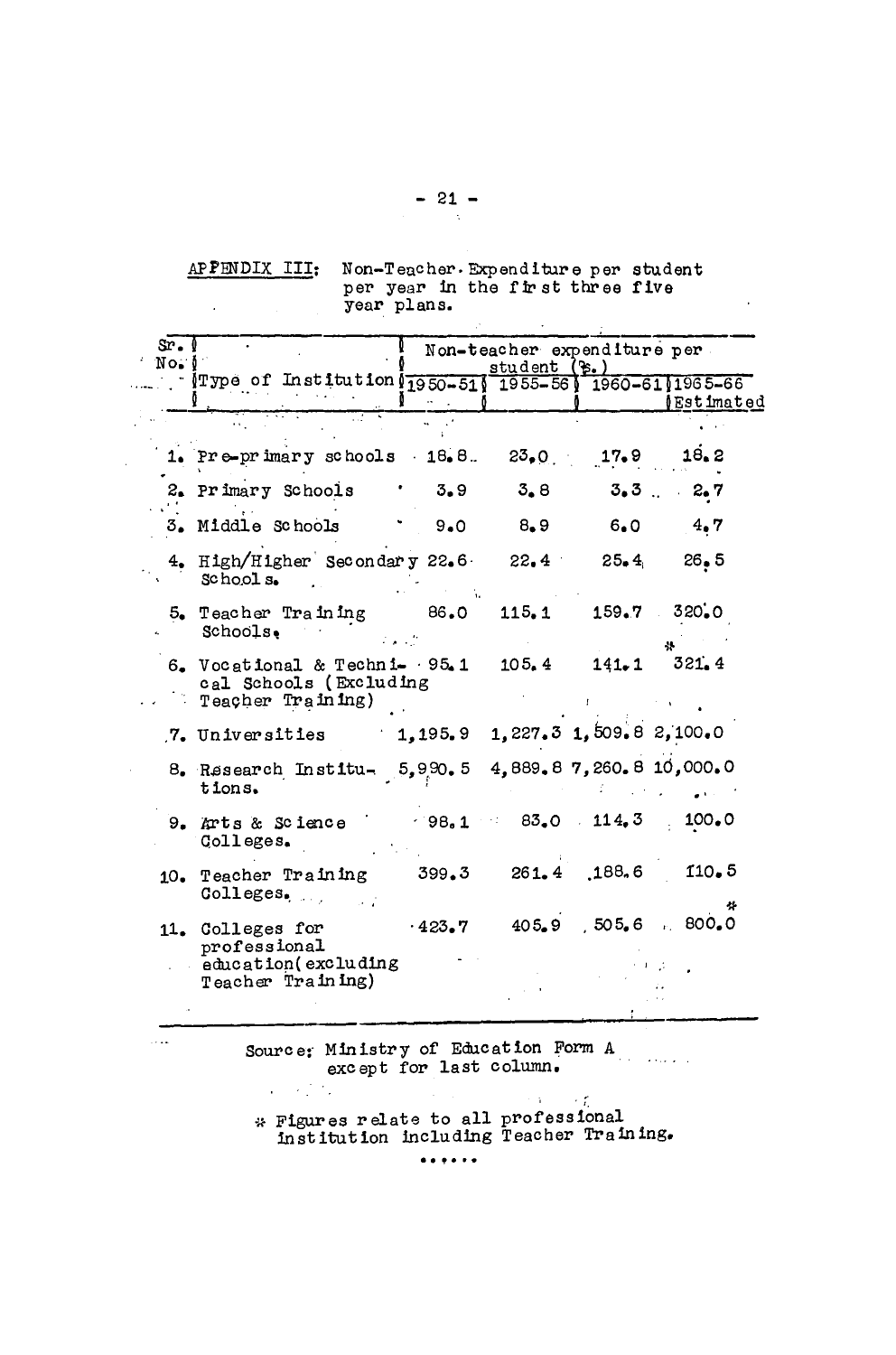# $\frac{AP\,PEND\hat{IX}}{P}$  IV: Total Expenditure per student per year

 $\Delta$ 

 $\Delta \sim 1$ 

| No. ( | Sr.<br>Type of Institution                                                      |       |             | Cost per pupil (?s.                | 1950-5111955-5611960-6111965-66      |
|-------|---------------------------------------------------------------------------------|-------|-------------|------------------------------------|--------------------------------------|
|       |                                                                                 |       |             |                                    | (Estimated)                          |
|       | 1. Pre-primary schools                                                          | 55.4  | 54.5        | 48.5                               | 50.0                                 |
|       | 2. Primary Schools                                                              | 19.9  | 23.4        | 27.6                               | 28.0.                                |
|       | 3. Middle Schools                                                               | .37.1 | 40.4        | 40.5                               | 40.9                                 |
|       | 4. High/Higher Secondary<br>Schools                                             | 72,9  | 79.8        | 91.7                               | 98, 2                                |
|       | 5. Teacher Training<br>Schools.                                                 | 219.4 | 236.7 315.0 |                                    | $.400 \bullet 0$                     |
|       | 6. Vocational & Technical<br>Schools (Excluding<br>Teacher Training<br>Schogls) | 184.4 |             | $194.1$ $272.7$                    | 500.0                                |
|       | 7. Universities                                                                 |       |             |                                    | $1,570,6$ $1,613,0$ $1,926,82,500,0$ |
|       | 8. Research Institutions                                                        |       |             |                                    | 9,867.57,094.09.141.612,000.0        |
|       | 9. Arts & Science<br>Colleges.                                                  |       |             | $231, 2$ $222, 9$ $302, 4$ $300.0$ |                                      |
|       | 10. Teacher Training<br>Colleges.                                               | 899.5 | 583.0       |                                    | $.424.1$ 800.0                       |
|       | 11. Colleges for Profess-<br>ional Education<br>excluding Teacher<br>Training.  | 769.7 | 767.7       |                                    | 951.0 1300.0                         |
|       |                                                                                 |       |             |                                    |                                      |

Source: Ministry of Education Form A.

 $\sim$ 

#### $-22 -$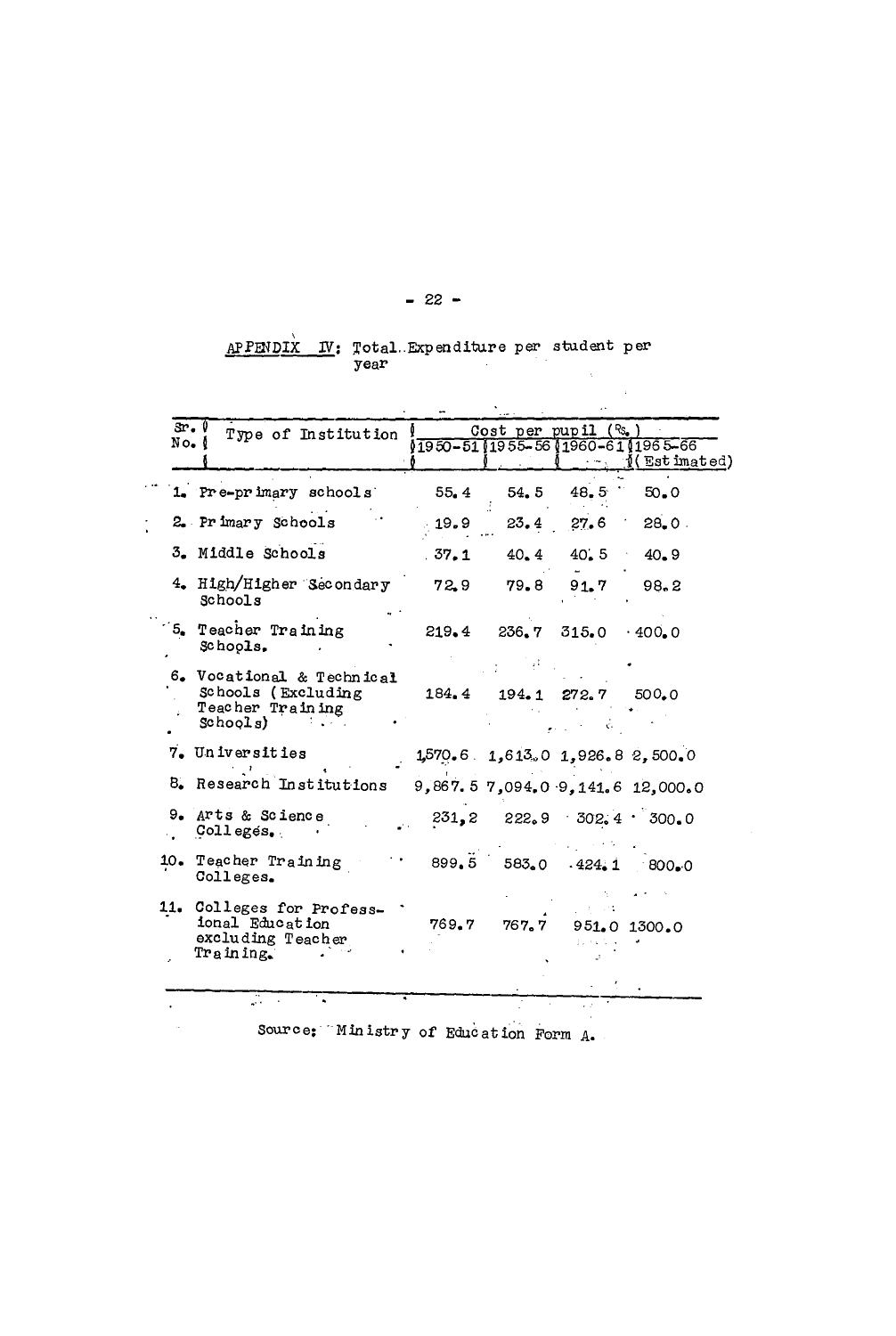#### ASSUMETION I

## ESTIMATE OF ANTICIPATED TOTAL EDUCATIONAL EXPENDITURE IN INDIA (1980-51)

|                                         | Age-<br>Group<br>$con-$ | Population<br>in one<br>million. | Target<br>оf                    | Average<br><b>I</b> Annual | Recurring Expenditure per pubil<br>$\lambda$ $\alpha$ or $\alpha$<br>ITeacher | $\prod u_i$ ) $\mathbf{I}$ -<br>ITeacher) | Cost per<br>pupil. | Toual<br>Recurring | Cost per head<br>of population |
|-----------------------------------------|-------------------------|----------------------------------|---------------------------------|----------------------------|-------------------------------------------------------------------------------|-------------------------------------------|--------------------|--------------------|--------------------------------|
| <b>Stage</b>                            | cerned                  | (1931)                           | (Enrolment)Teacher              | salary                     | lexpandi-<br>$t$ and                                                          | datio                                     |                    | cost(1931)         |                                |
|                                         |                         |                                  |                                 | Ŋ.                         | ipar pubili                                                                   |                                           | n<br>211           | $\mathbb{Z}_{2n}$  | $R_{\rm{1}}$                   |
| First Level                             |                         |                                  |                                 |                            |                                                                               |                                           |                    |                    |                                |
| 1. Pre-Primary                          | $3 - 5$                 | 78,164                           | 3,908<br>$(5 \text{ p.c.})$     | 2,400                      | 27.0                                                                          | 50:1                                      | 30                 | 312,640            | 0.31                           |
| 2. Junior Primary<br>(Classes I-IV)     | $6 - 9$                 | 103,310                          | 113,641<br>(110 p.c.)           | 2,400                      | 14.0                                                                          | $-10:1$                                   | 80                 | 9,091,230          | 9.09                           |
| 3. Senior Primary<br>(Classes V-VII)    | $10 - 12$               | 73,876                           | 66,488<br>(90 p.c.)             |                            |                                                                               |                                           |                    | 6,861,523          | 6.36<br>$\mathbf{N}$           |
| Full-time                               |                         |                                  | 53,190<br>(72 p.c.)             | 2,700                      | 21.0                                                                          | 30:1                                      | 120                | 6,382,800          | 6,33                           |
| Part-time                               |                         |                                  | 13,293<br>(18 p.c.)             | 360                        | 12.0                                                                          | 15:1                                      | 36                 | 478,728            | 0.48                           |
| Total First Level                       |                         | 253,350                          | 184,037                         |                            |                                                                               |                                           |                    | 16,265,448         | 16.26                          |
| Second Level                            |                         |                                  |                                 |                            |                                                                               |                                           |                    |                    |                                |
| 4. High School<br>(Classes VIII-X)      | $13 - 15$               | 69,741                           | 25,106                          |                            |                                                                               |                                           |                    | 7,057,640          | 7.05                           |
| Full-time (General)                     |                         |                                  | 20,922                          | 4,200                      | 65                                                                            | 25:1                                      | 250                | 5,230,500          | 5.23                           |
| Full-time (Vocational)                  |                         |                                  | (30 p.c.)<br>3,487              |                            | ad hoc                                                                        |                                           | 500                | 1,743,500          | 1.74                           |
| Part-time                               |                         |                                  | (5 p.e.)<br>697<br>$(1 p, c_*)$ |                            | ad hoc                                                                        |                                           | 120                | 83,640             | 0.03                           |
| 5. Higher Secondary<br>(Classes XI-XII) | $16 - 17$               | 43,845                           | 6,137                           |                            |                                                                               |                                           |                    | 00%, 107, 2        | 2,76                           |
| Full-time (General)                     |                         |                                  | 4,384                           | 5,400                      | 103                                                                           | 20.1                                      | 400                | 1,753,600          | 1.75                           |
| Full-time (Vocational)                  |                         |                                  | $(10 p.c.)$<br>1,315            |                            | ad hoc                                                                        |                                           | 700                | 920,500            | 0.53                           |
| Part-time                               |                         |                                  | ( 3 p.c.)<br>438<br>(1 p.c.)    |                            | ad hoc                                                                        |                                           | 200                | 37,600             | 0',09                          |
| Total Second Level.                     |                         | 113,536                          | 31,243                          |                            |                                                                               |                                           |                    | 9,819,340          | 9.81                           |
| 6.Undergraduate Stage                   | $18 - 20$               | 61,776                           | 2,471<br>(4 p.c.)               |                            |                                                                               |                                           |                    | 2,730,200          | 2,73                           |
| Full-time (Arts)                        |                         |                                  | 865                             | 7,200                      | ٠<br>272                                                                      | 15:1                                      | 800                | 692,000            | 0,69                           |
|                                         |                         |                                  | $(1.4 \text{ p.c.})$<br>1,297   |                            | ad hoc                                                                        |                                           | 1500               | 1,945,500          | 1.95                           |
| Full-time $(S \alpha T)$                |                         |                                  | (2.1 p.c.)<br>309               |                            | ad hoc                                                                        |                                           | 300                | 92,700             | 0.09                           |
| Part-time                               |                         |                                  | (0.5 p.c.)                      |                            |                                                                               |                                           | `∩∩∩∂              | 1.701.000          | הקלידו                         |



 $\mathcal{A}$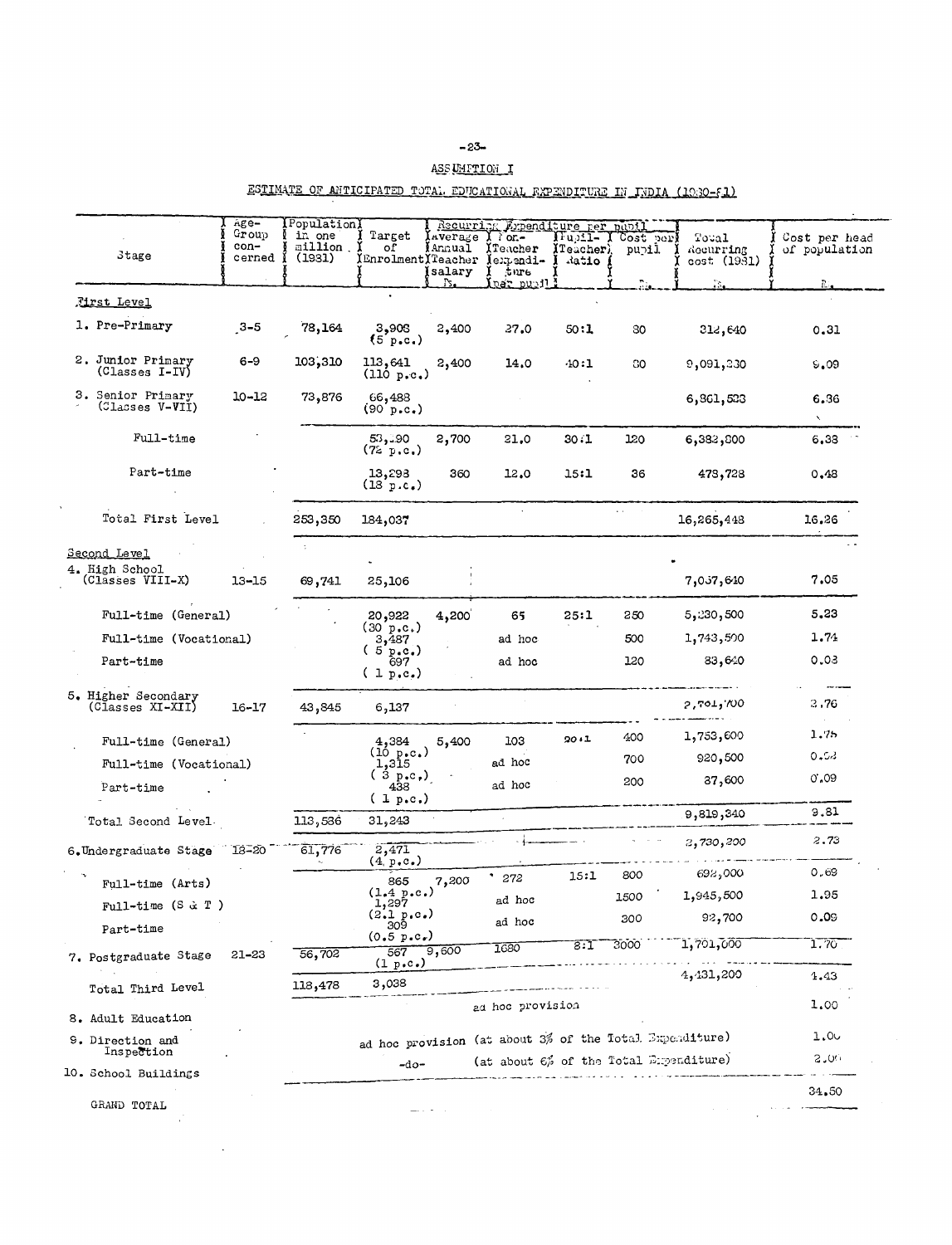# $-24-$

 $\mathcal{L}^{\text{max}}_{\text{max}}$  .

 $\mathcal{L}^{\text{max}}_{\text{max}}$ 

#### ASSUMPTION II

## ESTIMATE OF ANTICIPATED TOGAL EDUCATIONAL EXPENDITURE IN TIDIA (1980-81)

| Stage                                              | $\texttt{Age}$<br><b>i</b> Group<br>fcon-<br><u>icerned</u> | <b>IPopulation</b> Target<br>in one<br>million<br>(1981) | ΩŤ<br>Enrolment)                                        | $Average$ Non-<br>Annual <i>I</i> Teacher | salary Yper punil | Recurring cost per pupil<br>$Fupil-$<br>${\tt \small Te}\xspace$ cher)<br>Teacher (expenditure) Ratio | Cost<br>ner<br>pupill<br>المقابا | Total<br>Rocurring<br>cost<br>(1031) | Cost per<br>head of<br>population<br>$\mathbb{R}_+$ |
|----------------------------------------------------|-------------------------------------------------------------|----------------------------------------------------------|---------------------------------------------------------|-------------------------------------------|-------------------|-------------------------------------------------------------------------------------------------------|----------------------------------|--------------------------------------|-----------------------------------------------------|
| First Level                                        |                                                             |                                                          |                                                         | k.                                        |                   |                                                                                                       |                                  |                                      |                                                     |
| 1. Pre-Primary                                     | $3 - 5$                                                     | 78,164                                                   | 3,908<br>(5 p.c.)                                       | 2,400                                     | 27.0              | 50:1                                                                                                  | 80                               | 312,640                              | 0.31                                                |
| 2. Junior Primary<br>(Classes I-IV)                | $6 - 9$                                                     | 103,310                                                  | 113,641<br>$(110)$ p.c.)                                | 2,400                                     | 34                | 40:1                                                                                                  | 100                              | 11,364,100                           | 11.36                                               |
| 3. Senior Primary<br>(Classes V-VII)               | $10 - 12$                                                   | 73,876                                                   | 66,488<br>$(90 \text{ p.c.})$                           |                                           |                   |                                                                                                       |                                  | 8643,400                             | 8,65                                                |
| Full-time                                          |                                                             |                                                          | 53,190<br>(72 p. c.)                                    | 2,700                                     | 51                | 30:1                                                                                                  | 150                              | 7,978,500                            | 7.98                                                |
| Part-time                                          |                                                             |                                                          | 13,298<br>(18 p.c.)                                     | 600                                       | 10 <sub>1</sub>   | 15:1                                                                                                  | 50                               | 664,900                              | 0.67                                                |
| Total First Level                                  |                                                             | 253,350                                                  | 134,037                                                 |                                           |                   |                                                                                                       |                                  | 20,320,140                           | 20.38                                               |
| Second Level<br>4. High School<br>(Classes VIII-X) | $13 - 15$                                                   | 69,741                                                   | 27,896<br>(40 p.c.)                                     |                                           |                   |                                                                                                       |                                  | 8,396,620                            | 8,40                                                |
| Full-time (General)                                |                                                             |                                                          | 20,922<br>(30 p.c.)                                     | 4,200                                     | 75                | 25:1                                                                                                  | 260                              | 5,439,730                            | 5.44                                                |
| Full-time (vocational)                             |                                                             |                                                          | 5,579<br>$(8 \text{ p.c.})$                             |                                           |                   | ad hoc                                                                                                | 500                              | 2,789,500                            | 2.79                                                |
| Part-time                                          |                                                             |                                                          | 1,395<br>(2 p.c.)                                       |                                           |                   | ad hoc                                                                                                | 120                              | 167,400                              | 0.17                                                |
| 5. Higher Secondary<br>(Classes XI-XII)            | $16 - 17$                                                   | 43,845                                                   | 7,011<br>(10 p.c.)                                      |                                           |                   |                                                                                                       |                                  | 3,594,300                            | 3,59                                                |
| Full-time (General)                                |                                                             |                                                          | 4,384                                                   | 5,400                                     | 153               | 20:1                                                                                                  | 450                              | 1,972,800                            | 1,97                                                |
| Full-time (Vocational)                             |                                                             |                                                          | (10 p.c.)<br>2,192<br>$5$ p.c.)                         |                                           |                   | ad hoc                                                                                                | 700                              | 1,534,400                            | 1.54                                                |
| Part-time                                          |                                                             |                                                          | 438<br>(7 p.c.)                                         |                                           |                   | ad hoc                                                                                                | 200                              | 87,600                               | 0.03                                                |
| 6. Youth Welfare<br>Programme                      | $13 - 17$                                                   |                                                          | 10,222<br>$(9 \text{ p.}c_*)$                           |                                           |                   | ad hoc                                                                                                | 100                              | 1,022,200                            | 1.02                                                |
| Total - Second Level                               |                                                             | 113,586                                                  | 39,910                                                  |                                           |                   |                                                                                                       |                                  | 13,013,620                           | 13.01                                               |
| Third Level<br>7. Undergraduate Stage 18-20        |                                                             | 61,776                                                   | 3,089<br>(5 p.c.)                                       |                                           |                   |                                                                                                       |                                  | 2,595,500                            | 3.59                                                |
| Full-time (Arts)                                   |                                                             |                                                          | 1,112                                                   | 7,200                                     | 372               | 15:1                                                                                                  | 900                              | 1,000,300                            | 1.00                                                |
| Full-time $(3 & T)$                                |                                                             |                                                          | (1.8 p.c.)<br>1,668                                     |                                           |                   | ad hoc                                                                                                | 1500                             | 2,50%,000                            | 2.50                                                |
| Part-time                                          |                                                             |                                                          | (2.7 p.c.)<br>309<br>(0.5 p.c.)                         |                                           |                   | ad noc                                                                                                | 300                              | 92,700                               | 0.09                                                |
| 8. Postgraduate Stage 21-23                        |                                                             | 56,702                                                   | 567<br>(1 p.c.)                                         | 9,600                                     | 2680              | 8:1                                                                                                   | 4000                             | 2,263,000                            | 2.27                                                |
| Total - Third Level                                |                                                             | 113,478.                                                 | 3,656                                                   |                                           |                   |                                                                                                       |                                  | 5, 363, 500                          | 5.86                                                |
|                                                    |                                                             |                                                          |                                                         |                                           |                   | ad hoc provision                                                                                      |                                  |                                      | 2.00                                                |
| 9. Adult Education                                 |                                                             |                                                          | ad hoc provision (at 5 p.c. of total expenditure)       |                                           |                   |                                                                                                       |                                  |                                      | 2.32                                                |
| 10. Direction and Inspection<br>11. Buildings      |                                                             |                                                          | ad hoc provision (at about 6 p.c. of total expenditure) |                                           |                   |                                                                                                       |                                  |                                      | 2.79                                                |
|                                                    |                                                             |                                                          |                                                         |                                           |                   |                                                                                                       |                                  |                                      | 46.30                                               |
| GRAND TOTAL                                        |                                                             |                                                          |                                                         |                                           |                   |                                                                                                       |                                  |                                      |                                                     |